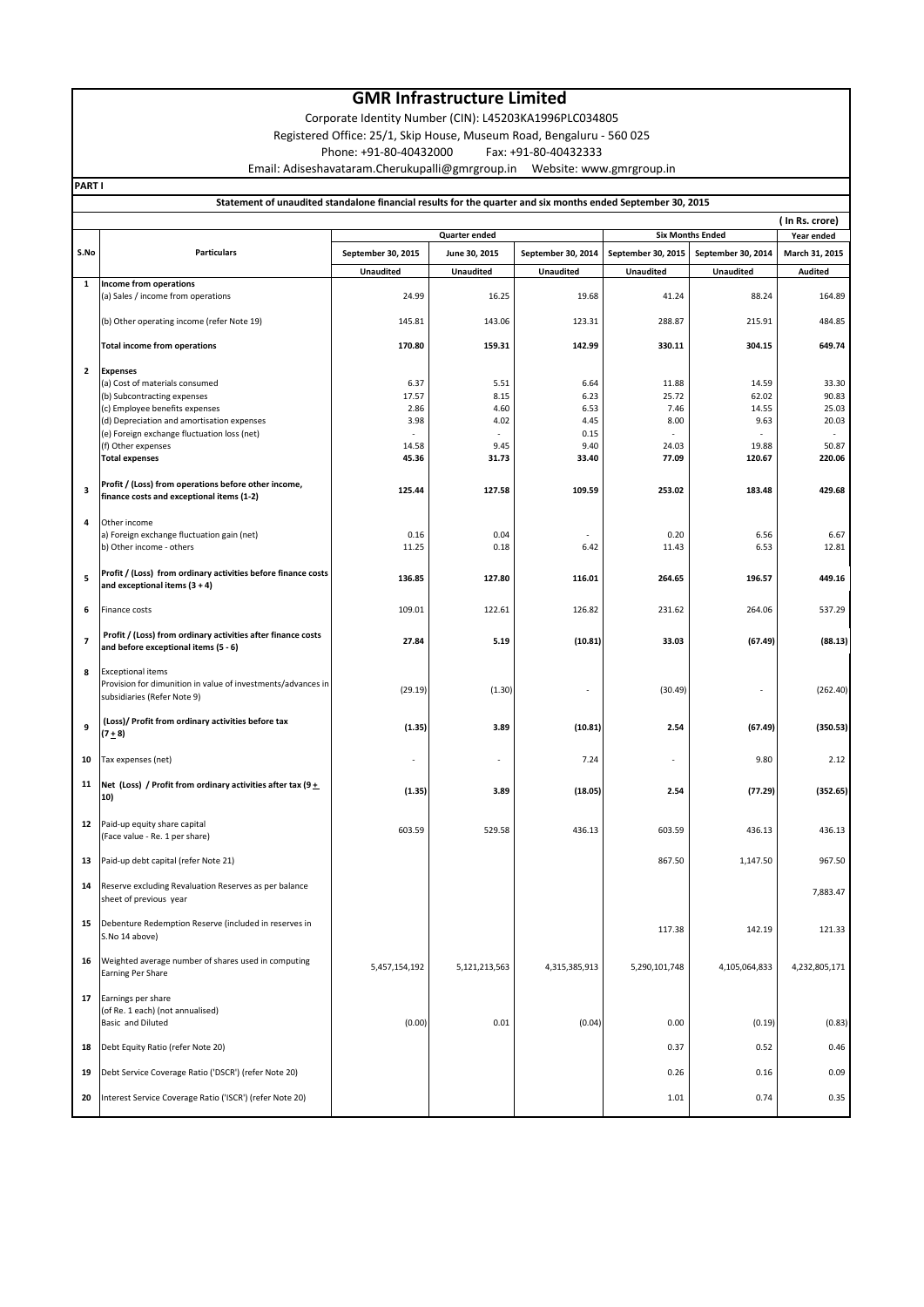|                | <b>PART II</b>                                                                                     |                      |               |                    |                         |                    |                   |  |  |
|----------------|----------------------------------------------------------------------------------------------------|----------------------|---------------|--------------------|-------------------------|--------------------|-------------------|--|--|
|                | Select Information for the quarter and six months ended September 30, 2015                         |                      |               |                    |                         |                    |                   |  |  |
|                | <b>Particulars</b>                                                                                 | <b>Quarter ended</b> |               |                    | <b>Six Months ended</b> |                    | <b>Year Ended</b> |  |  |
| S.No           |                                                                                                    | September 30, 2015   | June 30, 2015 | September 30, 2014 | September 30, 2015      | September 30, 2014 | March 31, 2015    |  |  |
| A              | <b>PARTICULARS OF EQUITY SHAREHOLDING</b>                                                          |                      |               |                    |                         |                    |                   |  |  |
| 1              | Public shareholding                                                                                |                      |               |                    |                         |                    |                   |  |  |
|                | - Number of equity shares                                                                          | 2,334,518,362        | 1,626,096,576 | 1,547,203,732      | 2,334,518,362           | 1,547,203,732      | 1,477,160,289     |  |  |
|                | - Percentage of equity shareholding                                                                | 38.67%               | 30.70%        | 35.48%             | 38.67%                  | 35.48%             | 33.87%            |  |  |
| $\overline{2}$ | Promoter and Promoter Group equity shareholding                                                    |                      |               |                    |                         |                    |                   |  |  |
|                | a) Pledged / Encumbered                                                                            |                      |               |                    |                         |                    |                   |  |  |
|                | - Number of equity shares                                                                          | 2,973,733,949        | 3,062,954,211 | 1,800,017,861      | 2,973,733,949           | 1,800,017,861      | 2,535,332,661     |  |  |
|                | - Percentage of equity shares (as a % of the total                                                 |                      |               |                    |                         |                    |                   |  |  |
|                | equity shareholding of promoter and promoter                                                       | 80.73%               | 83.88%        | 64.38%             | 80.73%                  | 64.38%             | 88.46%            |  |  |
|                | group)                                                                                             |                      |               |                    |                         |                    |                   |  |  |
|                | - Percentage of equity shares (as a % of the total                                                 | 49.27%               | 57.84%        | 41.27%             | 49.27%                  | 41.27%             | 58.13%            |  |  |
|                | equity share capital of the Company)                                                               |                      |               |                    |                         |                    |                   |  |  |
|                | b) Non - encumbered                                                                                |                      |               |                    |                         |                    |                   |  |  |
|                | - Number of equity shares                                                                          | 709,693,164          | 588,749,802   | 996,025,986        | 709,693,164             | 996,025,986        | 330,754,629       |  |  |
|                | - Percentage of equity shares (as a % of the total<br>equity shareholding of promoter and promoter | 19.27%               | 16.12%        | 35.62%             | 19.27%                  | 35.62%             | 11.54%            |  |  |
|                | group)                                                                                             |                      |               |                    |                         |                    |                   |  |  |
|                | - Percentage of equity shares (as a % of the total                                                 |                      |               |                    |                         |                    |                   |  |  |
|                | equity share capital of the Company)                                                               | 11.76%               | 11.12%        | 22.84%             | 11.76%                  | 22.84%             | 7.58%             |  |  |
| 3              | Non-promoter and non-public equity shareholding                                                    |                      |               |                    |                         |                    |                   |  |  |
|                | - Number of equity shares                                                                          | 17,999,800           | 17,999,800    | 17,999,800         | 17,999,800              | 17,999,800         | 17,999,800        |  |  |
|                | - Percentage of equity shareholding                                                                | 0.30%                | 0.34%         | 0.41%              | 0.30%                   | 0.41%              | 0.42%             |  |  |
|                |                                                                                                    |                      |               |                    |                         |                    |                   |  |  |

|   | <b>Particulars</b>                             | Quarter ended<br>September 30, 2015 |  |
|---|------------------------------------------------|-------------------------------------|--|
| в | <b>INVESTOR COMPLAINTS</b>                     |                                     |  |
|   | Pending at the beginning of the quarter        | ۰                                   |  |
|   | Received during the quarter                    | 111                                 |  |
|   | Disposed of during the quarter                 | 111                                 |  |
|   | Remaining unresolved at the end of the quarter | ۰                                   |  |

| <b>GMR Infrastructure Limited</b><br>Report on Standalone Segment Revenue, Results and Capital Employed |                                                                                             |                    |                  |                    |                    |                    |                |  |  |  |
|---------------------------------------------------------------------------------------------------------|---------------------------------------------------------------------------------------------|--------------------|------------------|--------------------|--------------------|--------------------|----------------|--|--|--|
|                                                                                                         | (In Rs. crore)                                                                              |                    |                  |                    |                    |                    |                |  |  |  |
|                                                                                                         | <b>Six Months Ended</b><br><b>Quarter ended</b>                                             |                    |                  |                    |                    | Year ended         |                |  |  |  |
| S.No                                                                                                    | <b>Particulars</b>                                                                          | September 30, 2015 | June 30, 2015    | September 30, 2014 | September 30, 2015 | September 30, 2014 | March 31, 2015 |  |  |  |
|                                                                                                         |                                                                                             | <b>Unaudited</b>   | <b>Unaudited</b> | <b>Unaudited</b>   | <b>Unaudited</b>   | <b>Unaudited</b>   | <b>Audited</b> |  |  |  |
| 1                                                                                                       | <b>Segment Revenue</b>                                                                      |                    |                  |                    |                    |                    |                |  |  |  |
|                                                                                                         | a) EPC                                                                                      | 24.99              | 16.25            | 19.68              | 41.24              | 88.24              | 164.89         |  |  |  |
|                                                                                                         | b) Others                                                                                   | 145.81             | 143.06           | 123.31             | 288.87             | 215.91             | 484.85         |  |  |  |
|                                                                                                         | <b>Total</b>                                                                                | 170.80             | 159.31           | 142.99             | 330.11             | 304.15             | 649.74         |  |  |  |
|                                                                                                         | Less: Inter Segment                                                                         |                    |                  |                    |                    |                    |                |  |  |  |
|                                                                                                         | <b>Net Segment Revenue</b>                                                                  | 170.80             | 159.31           | 142.99             | 330.11             | 304.15             | 649.74         |  |  |  |
| $\overline{2}$                                                                                          | <b>Segment Results</b>                                                                      |                    |                  |                    |                    |                    |                |  |  |  |
|                                                                                                         | a) EPC                                                                                      | 4.68               | (5.70)           | (1.14)             | (1.02)             | (8.69)             | (1.49)         |  |  |  |
|                                                                                                         | b) Others                                                                                   | 132.17             | 133.50           | 117.15             | 265.67             | 205.26             | 450.65         |  |  |  |
|                                                                                                         | <b>Total</b>                                                                                | 136.85             | 127.80           | 116.01             | 264.65             | 196.57             | 449.16         |  |  |  |
|                                                                                                         | Less: Finance costs                                                                         | 109.01             | 122.61           | 126.82             | 231.62             | 264.06             | 537.29         |  |  |  |
|                                                                                                         | Add/(less): Exceptional items                                                               |                    |                  |                    |                    |                    |                |  |  |  |
|                                                                                                         | Provision for dimunition in value of investments/advances<br>in subsidiaries (Refer Note 9) | (29.19)            | (1.30)           | ٠                  | (30.49)            |                    | (262.40)       |  |  |  |
|                                                                                                         | (Loss) / Profit before tax                                                                  | (1.35)             | 3.89             | (10.81)            | 2.54               | (67.49)            | (350.53)       |  |  |  |
| 3                                                                                                       | Capital employed                                                                            |                    |                  |                    |                    |                    |                |  |  |  |
|                                                                                                         | (Segment Assets - Segment Liabilities)                                                      |                    |                  |                    |                    |                    |                |  |  |  |
|                                                                                                         | a) EPC                                                                                      | 170.93             | 155.58           | 202.04             | 170.93             | 202.04             | 177.68         |  |  |  |
|                                                                                                         | b) Others                                                                                   | 14,586.82          | 14,587.07        | 13,812.40          | 14,586.82          | 13,812.40          | 14,280.77      |  |  |  |
|                                                                                                         | c) Unallocated                                                                              | (3,774.14)         | (3,757.69)       | (4, 129.05)        | (3,774.14)         | (4, 129.05)        | (3,970.77)     |  |  |  |
|                                                                                                         | Total                                                                                       | 10.983.61          | 10.984.96        | 9.885.39           | 10.983.61          | 9.885.39           | 10,487.68      |  |  |  |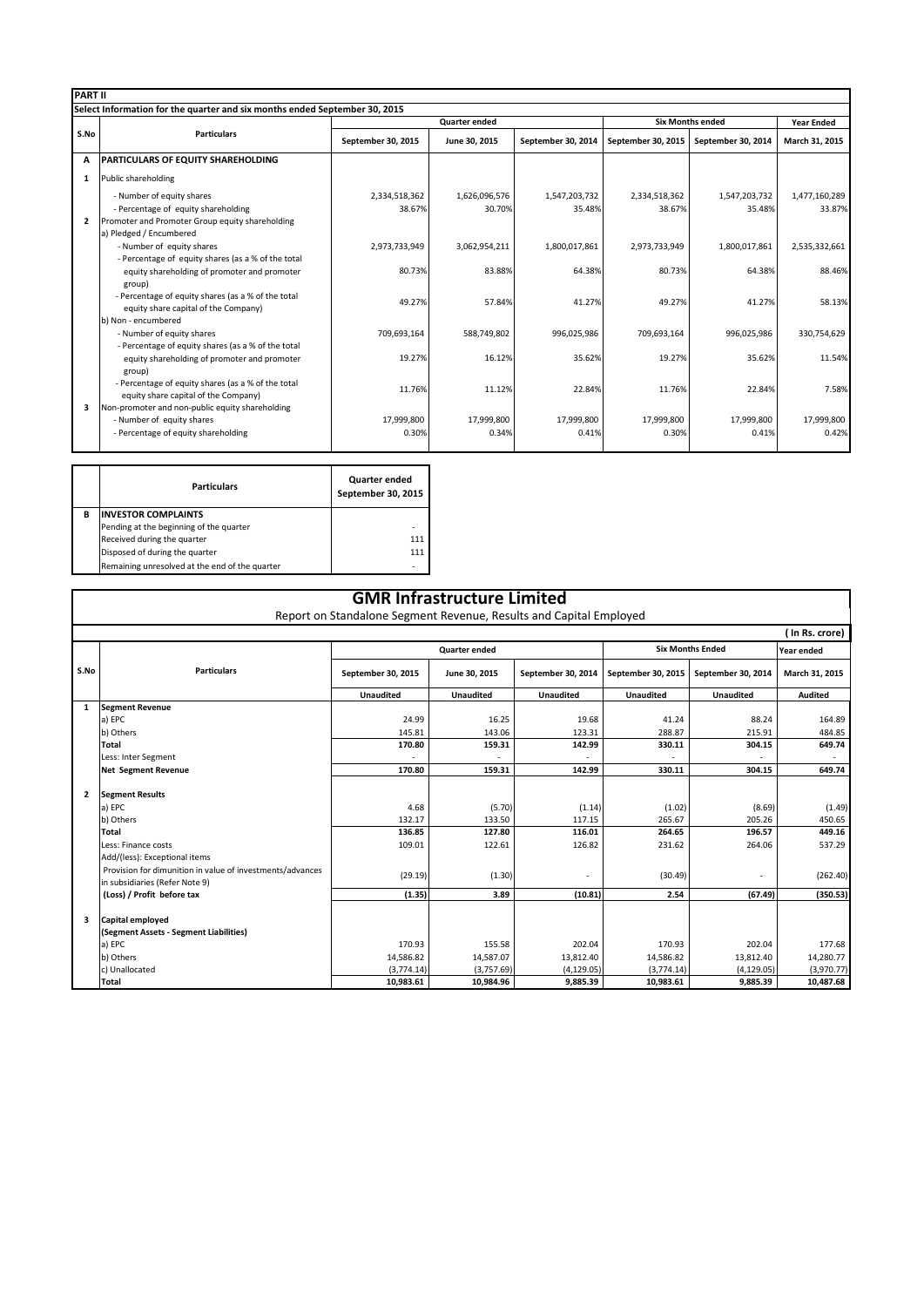**1. Statement of assets and liabilities**

|   | (In Rs. crore)                                     |              |                     |                     |  |
|---|----------------------------------------------------|--------------|---------------------|---------------------|--|
|   | <b>Particulars</b>                                 | As at        |                     |                     |  |
|   |                                                    |              | September 30, 2015  | March 31, 2015      |  |
|   |                                                    |              | <b>Unaudited</b>    | <b>Audited</b>      |  |
|   |                                                    |              |                     |                     |  |
| A | <b>EQUITY AND LIABILITIES</b>                      |              |                     |                     |  |
|   | 1 Shareholders' funds                              |              |                     |                     |  |
|   | (a) Share capital                                  |              | 603.59              | 1,572.80            |  |
|   | (b) Reserves and surplus                           |              | 10,238.27           | 7,883.47            |  |
|   | (c) Money received against share warrants          |              | 141.75              | 141.75              |  |
|   |                                                    |              |                     |                     |  |
|   |                                                    | Sub-total    | 10,983.61           | 9,598.02            |  |
|   | 2 Share application money pending allotment        |              |                     | 889.66              |  |
|   |                                                    |              |                     |                     |  |
|   | <b>3 Non-current liabilities</b>                   |              |                     |                     |  |
|   | (a) Long-term borrowings                           |              | 3,506.38            | 3,365.98            |  |
|   | (b) Other long-term liabilities                    |              | 3.87                | 22.72               |  |
|   | (c) Long-term provisions                           |              | 1.88                | 1.74                |  |
|   |                                                    | Sub-total    | 3,512.13            | 3,390.44            |  |
|   |                                                    |              |                     |                     |  |
|   | 4 Current liabilities                              |              |                     |                     |  |
|   | (a) Short-term borrowings                          |              | 135.46              | 146.03              |  |
|   | (b) Trade payables                                 |              | 93.84               | 160.80              |  |
|   | (c) Other current liabilities                      |              | 640.31              | 988.86              |  |
|   | (d) Short-term provisions                          |              | 14.05               | 12.79               |  |
|   |                                                    | Sub-total    | 883.66              | 1,308.48            |  |
|   |                                                    | <b>Total</b> | 15,379.40           | 15,186.60           |  |
|   |                                                    |              |                     |                     |  |
| В | <b>ASSETS</b>                                      |              |                     |                     |  |
|   | 1 Non-current assets                               |              |                     |                     |  |
|   | (a) Fixed assets                                   |              | 76.19               | 83.28               |  |
|   | (b) Non-current investments                        |              | 9,314.05            | 9,025.56            |  |
|   | (c) Long-term loans and advances                   |              | 4,826.18            | 4,125.24            |  |
|   | (d) Trade receivables                              |              | 40.05               | 52.40               |  |
|   | (e) Other non-current assets                       | Sub-total    | 213.53<br>14,470.00 | 761.42<br>14,047.90 |  |
|   |                                                    |              |                     |                     |  |
|   |                                                    |              |                     |                     |  |
|   | 2 Current assets                                   |              |                     |                     |  |
|   | (a) Current investments                            |              | 158.50              | 100.00              |  |
|   | (b) Inventories                                    |              | 14.27               | 4.55                |  |
|   | (c) Trade receivables                              |              | 113.22              | 147.95              |  |
|   | (d) Cash, cash equivalents and other bank balances |              | 85.63               | 398.64              |  |
|   | (e) Short-term loans and advances                  |              | 187.41              | 228.18              |  |
|   | (f) Other current assets                           |              | 350.37              | 259.38              |  |
|   |                                                    | Sub-total    | 909.40              | 1,138.70            |  |
|   |                                                    | <b>Total</b> | 15,379.40           | 15,186.60           |  |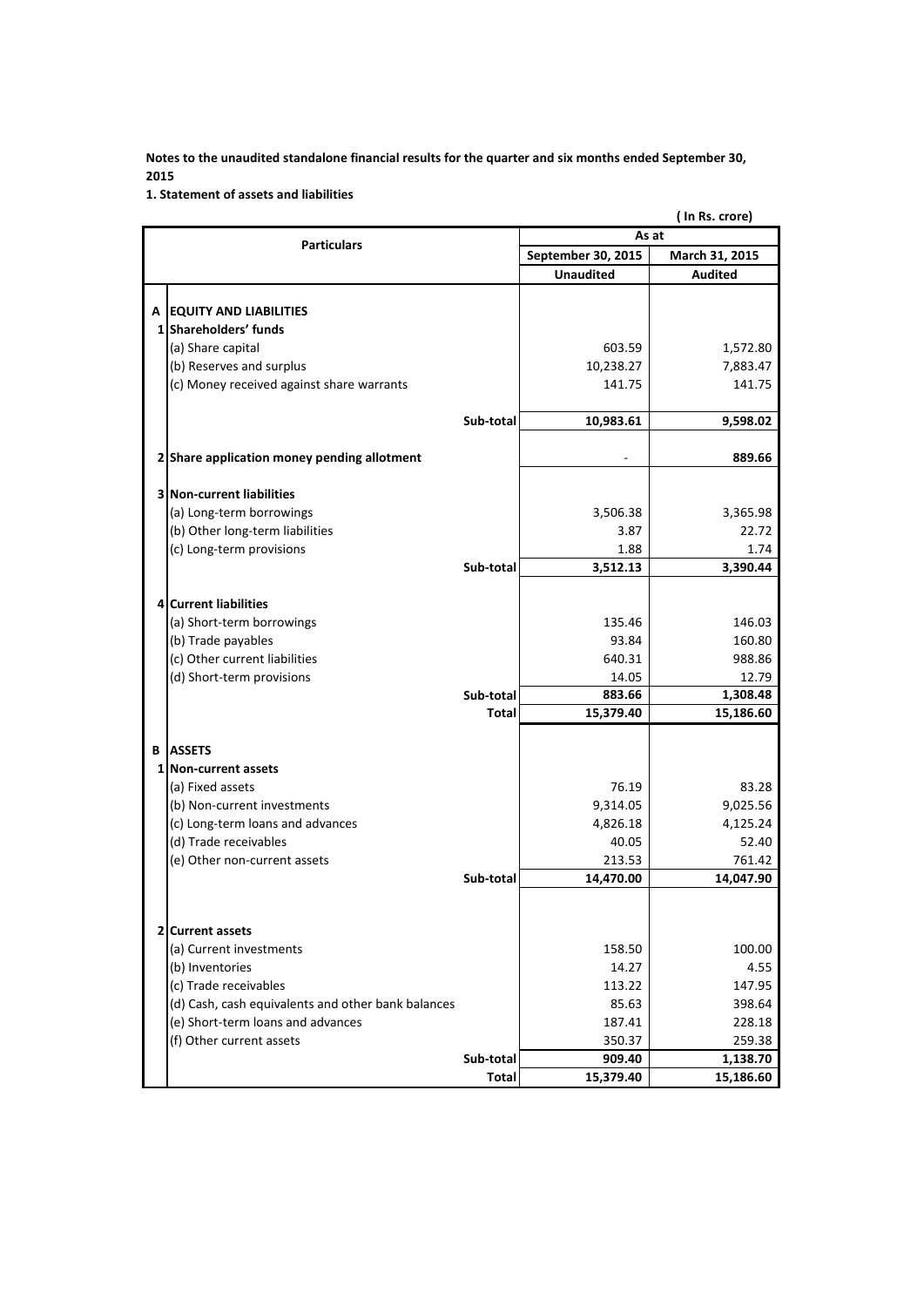1 Investors can view the standalone results of GMR Infrastructure Limited ("the Company" or "GMR") on the Company's website [www.gmrgroup.in](http://www.gmrgroup.in/) or on the websites of BSE (www.bseindia.com) or NSE [\(www.nse-india.com\)](http://www.nse-india.com/).

#### 2 **Segment Reporting**

- a. The Company carries on its business in two business verticals viz., Engineering Procurement Construction ('EPC') and others.
- b. The segment reporting of the Company has been prepared in accordance with Accounting Standard 17 on Segment Reporting, notified under section 133 of the Companies Act, 2013, read with rule 7 of the Companies (Accounts) Rules, 2014. The business segments of the Company comprise of the following:

| Segment    | Description of Activity                                             |
|------------|---------------------------------------------------------------------|
| <b>EPC</b> | Handling of engineering, procurement and construction solutions in  |
|            | <b>Infrastructure Sector</b>                                        |
| Others     | Investment activity and corporate support to various infrastructure |
|            | <b>SPVs</b>                                                         |

3 a. The Company through its subsidiary GMR Infrastructure (Mauritius) Limited ('GIML') has made investments of Rs. 303.93 Crore (USD 4.58 Crore) (including equity share capital of Rs. 153.15 Crore (USD 2.31 Crore) and subordinate loans and interest accrued thereon of Rs 150.78 Crore (USD 2.27 Crore) towards 77% holding in GMR Male International Airport Private Limited ('GMIAL') and GIML has placed deposits of Rs. 913.65 Crore (USD 13.78 Crore) with lenders towards loans taken by GMIAL. Further the Company has given a corporate guarantee of Rs. 2,602.28 Crore (USD 39.25 Crore) to the lenders in connection with the borrowings made by GMIAL.

GMIAL entered into an agreement on June 28, 2010 with Maldives Airports Company Limited ('MACL') and Ministry of Finance and Treasury ('MoFT'), Republic of Maldives for the Rehabilitation, Expansion, Modernization, Operation and Maintenance of Male International Airport ('MIA') for a period of 25 years ("the Concession Agreement"). On November 27, 2012, MACL and MoFT issued notices to GMIAL stating that the Concession Agreement was void ab initio and that neither MoFT nor MACL had authority under the laws of Maldives to enter into the agreement. It was also stated that MACL would take over the possession and control of MIA within 7 days of the said letter. Though GMIAL denied that the contract was void ab initio, MACL took over the possession and control of the MIA and GMIAL vacated the airport effective December 8, 2012. This has resulted in the GMIAL's principal activity becoming impossible from the date of takeover. The matter is currently under arbitration and the procedural meeting was held on April 10, 2013. On June 18, 2014, the tribunal delivered its award declaring that the Concession Agreement was not void ab initio and is valid and binding on the parties. Further, the tribunal declared that the Government of Maldives ('GoM') and MACL are jointly and severally liable to GMIAL for loss caused by repudiation of the contract. The quantum of the damages is yet to be decided and the damages are limited to the sum which would have been recovered under clause 19.4.3 (b) had the Concession Agreement been terminated on grounds of public interest pursuant to clause 19.2.1 (h). On November 21, 2014, GMIAL served its schedule of loss on the tribunal and on GoM and MACL together with the termination date claim report and the expert report quantifying the losses incurred by GMIAL and which GMIAL assert are recoverable on account of the tribunal's award. Further, GoM and MACL, on November 26, 2014, served a letter on the tribunal and on GMIAL asserting that the parties to the arbitration have different interpretations of the limitation in Paragraph  $167(1)$  (g) of the aforesaid award of the tribunal ('preliminary issue') and the timetable had been agreed by the parties for hearing of the preliminary issue in the first half of 2015. On June 17, 2015, the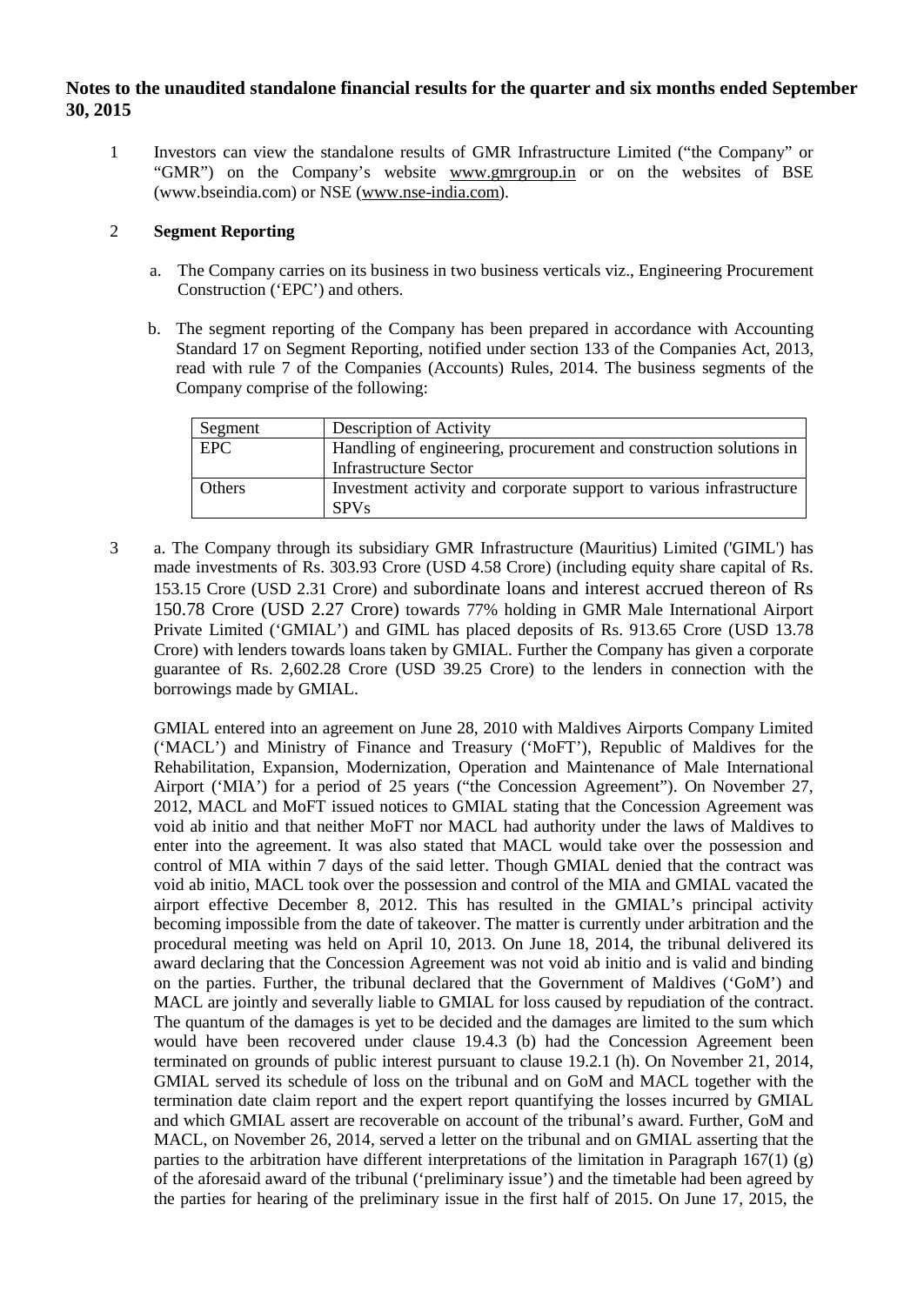tribunal issued its decision in respect of the preliminary issue stating that the limit to damages recoverable in the aforementioned award was intended to apply from the date of concession agreement has been repudiated and also that the limit to recoverable damages identified in the aforementioned award means all damages recoverable by GMIAL and not only contractually contemplated damages. Accordingly, on October 1, 2015, GMIAL served the amended schedule of loss to the tribunal based on the latest development in the arbitration and has proposed the time table for the matter till determination of the quantum by the tribunal and ultimate resolution of the proceedings. The final outcome of the arbitration is pending as at September 30, 2015. In view of the aforesaid matter GMIAL continues to reflect assets amounting to Rs. 1563.06 Crore (USD 23.58 Crore) including claim recoverable of Rs. 1242.08 Crore (USD 18.73 Crore) at their carrying values as at September 30, 2015, net of assets written off of Rs. 202.61 Crore during the year ended March 31, 2013. GMIAL's ability to continue its future business operations and consequential impact on investments made / guarantees given by the Company and GIML is solely dependent on the outcome of arbitration and / or a negotiated settlement.

Further, GMIAL had executed work construction contracts with GADL International Limited ('GADLIL') , a subsidiary of the Company and other service providers for rehabilitation, expansion, modernization of MIA. Pursuant to the aforesaid takeover of airport, GMIAL has terminated the contracts with GADLIL and these service providers. As per the terms of contracts, in the event of discontinuation of construction, GMIAL is required to pay termination payment to the service providers. GMIAL has received claims of around USD 8.00 Crore as at September 30, 2015 from GADLIL and other service providers. However, no such claims relating to the termination of contracts have been recognized as at September 30, 2015 since the amounts payable are not certain.

Based on the aforesaid award by the tribunal, internal assessment and a legal opinion obtained by GMIAL, the management of the Company is confident that GMIAL would be entitled for compensation under the Concession Agreement at least to the extent of the carrying value of the assets taken over by the GoM / MACL and the subsequent expenditure incurred by GMIAL as at September 30, 2015 and accordingly, these standalone unaudited financial results of the Company do not include any adjustments that might result from the outcome of this uncertainty. The statutory auditors of the Company have qualified their limited review report in this regard.

b. The Company received a letter NSE/LIST/243830–W dated July 4, 2014 from the National Stock Exchange of India Limited ('NSE') whereby Securities and Exchange Board of India ('SEBI') has directed NSE to advise the Company to rectify the qualification in respect of the matter described in the paragraph on 'Basis for Qualified Opinion' in the Auditors' Report on the standalone financial statements of the Company for the year ended March 31, 2013, within the end of the next reporting period under paragraph 5(d)(iii) of the SEBI Circular Number CIR/CFD/DIL/7/2012 dated August 13, 2012. The Company is in the process of seeking clarifications from NSE in this regard. The statutory auditors of the Company have drawn an Emphasis of Matter in their limited review report in this regard.

4 The Company along with its subsidiaries has investments of Rs. 392.12 Crore (including investments in equity / preference shares of Rs. 239.59 Crore made by the Company and its subsidiaries and loans and interest accrued thereon of Rs. 152.53 Crore, ) in GMR Ambala Chandigarh Expressways Private Limited ('GACEPL') a subsidiary of the Company as at September 30, 2015. GACEPL has been incurring losses since the commencement of its commercial operations. The management believes that these losses are primarily attributable to the loss of revenue arising as a result of diversion of partial traffic on parallel roads. The matter is currently under arbitration and the arbitration tribunal has passed an interim order staying the payment of negative grant which was due during the years ended March 31, 2014 and March 31, 2015 till further orders. Based on an internal assessment and a legal opinion obtained by the management, the management of GACEPL is confident that it will be able to claim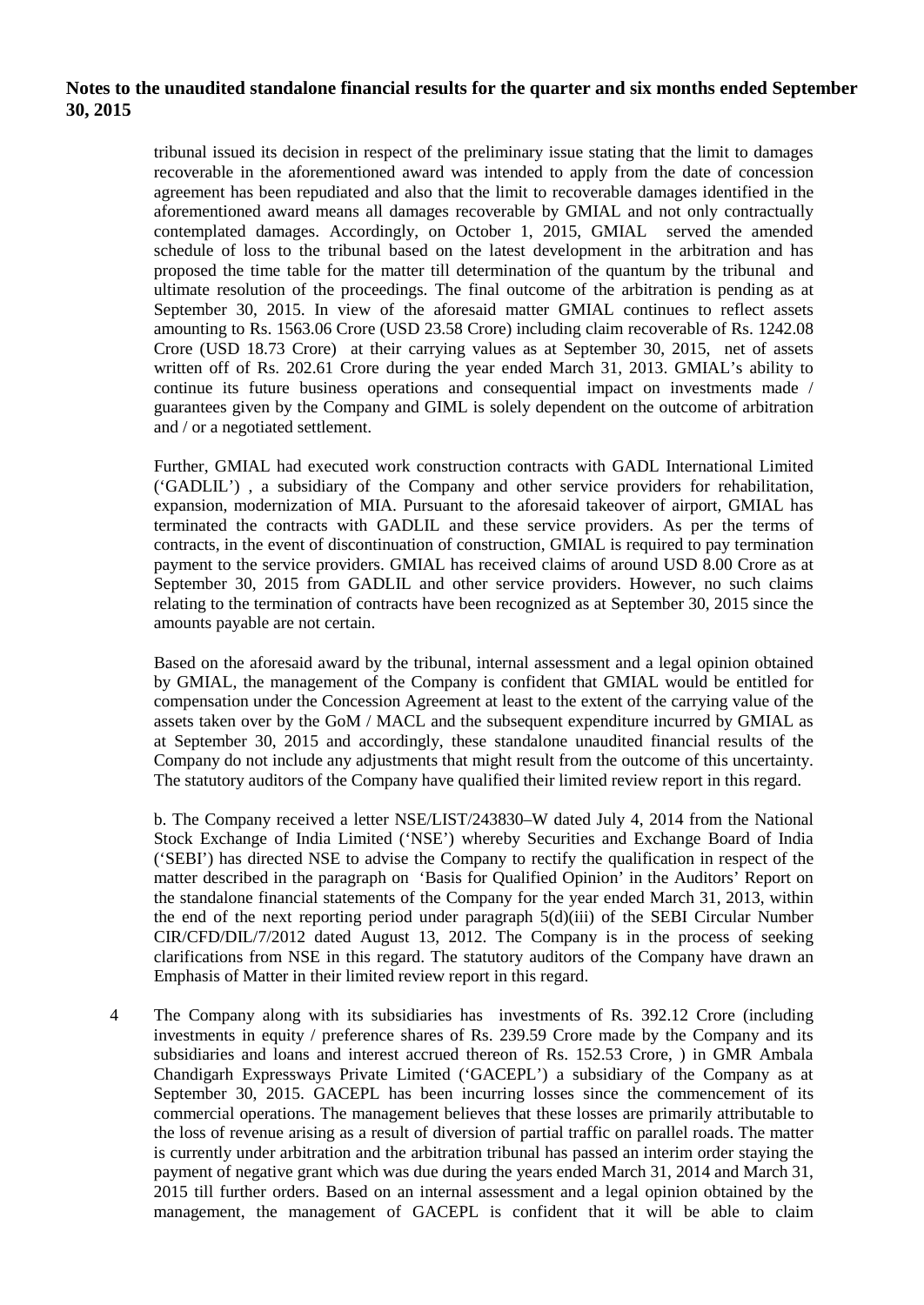compensation from relevant authorities for the loss it has suffered due to such diversion of traffic and accordingly, the investments in GACEPL has been carried at cost and no provision for diminution in the value of investments has been made as at September 30, 2015. The statutory auditors of the Company have drawn an Emphasis of Matter in their limited review report in this regard.

5 In view of lower supplies / availability of natural gas to the power generating companies in India, the Company's subsidiaries GMR Energy Limited ('GEL'), GMR Vemagiri Power Generation Limited ('GVPGL') and GMR Rajahmundry Energy Limited ('GREL') are facing shortage of natural gas supply and delays in securing gas linkages. As a result, GEL has not generated and sold electrical energy since April 2013 and GVPGL has not generated and sold electrical energy since May 2013 till March 31, 2015 and have been incurring losses including cash losses on account of the aforesaid shortage of natural gas supply, thereby resulting in erosion of net worth. GREL has not commenced commercial operations pending linkages of natural gas supply from the Ministry of Petroleum and Natural Gas till the period ended September 30, 2015. The consortium of lenders have approved the reschedulement of Commercial Operation Date ('COD') of GREL to October 1, 2015 and repayment of project loans and have agreed for further funding of Rs. 707.00 Crore to meet its cost overruns on account of delays in commissioning of its power plant.

In March 2015, the Ministry of Power, Government of India ('GoI') issued a scheme for utilization of the gas based power generation capacity for the years ended March 31, 2016 and 2017. The scheme envisages supply of imported spot RLNG "e –bid RLNG" to the stranded gas based plants as well as plants receiving domestic gas, upto the target Plant load factor (PLF), selected through a reverse e-bidding process and also intervention / sacrifices to be collectively made by all stakeholders. The gas based power plants of the aforesaid subsidiaries are included in the list of stranded gas based power plants and are entitled to participate in the e- bidding process. GVPGL and GREL have emerged as successful bidders in the auction process organized by the Ministry of Power in May 2015 and in September 2015 and have been awarded the Letter of Intent for gas allocation for 4 months from June, 2015 to September, 2015 and for 6 months from October 2015 to March 2016 respectively, which has facilitated the operations of both GREL and GVPGL at varying capacity and accordingly GVPGL and GREL have become operational from August 2015 and October 2015 respectively. The management and the Association of Power Producers continue to monitor the macro situation and are evaluating various approaches / alternatives to deal with the situation and the management is confident that GoI would take further necessary steps / initiatives in this regard to improve the situation regarding availability of natural gas from alternate sources in the foreseeable future.

The management carried out valuation assessment of these gas based companies which includes certain assumptions relating to availability and pricing of gas, future tariff and other operating parameters, which it believes reasonably reflect the future expectations from these projects. The management will monitor these aspects closely and take actions as are considered appropriate and is confident that these gas based entities will be able to generate sufficient profits in future years and meet their financial obligations as they arise. Based on the aforementioned reasons, business plans and a valuation assessment, the management is of the view that the carrying value of the investments (including advances) made by the Company in these aforesaid gas based companies as at September 30, 2015 is appropriate and these unaudited standalone financial results of the Company do not include any adjustments that might result from the outcome of this uncertainty. In the meantime, the Company has also committed to provide necessary financial support to these companies as may be required for continuance of their normal business operations. The statutory auditors of the Company have drawn an Emphasis of Matter in their limited review report in this regard.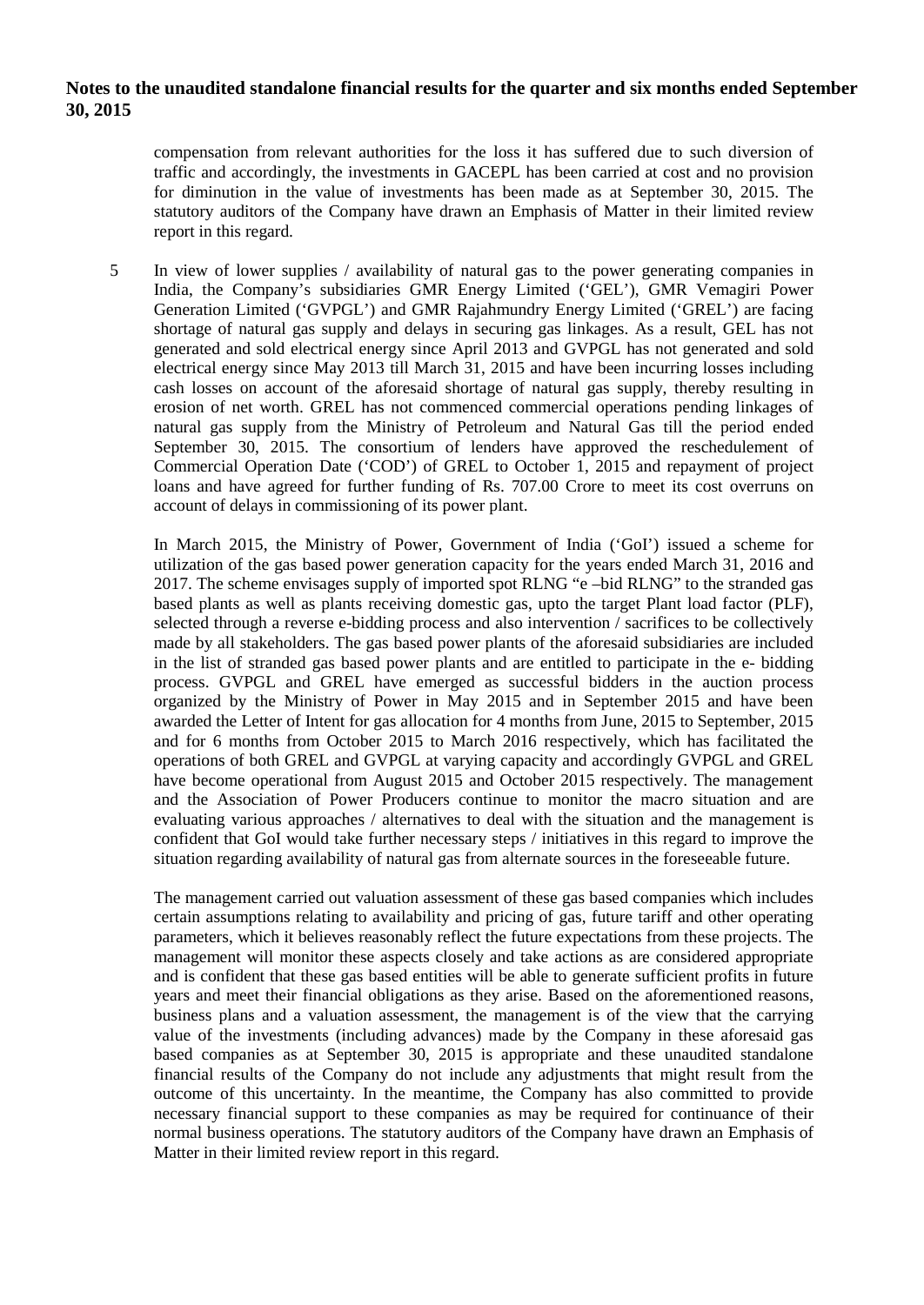6 As at September 30, 2015, the Company through its subsidiary, GEL has investments of Rs.3,265.74 Crore (including investments in equity /preference share capital, subordinate loans and interest accrued thereon) in GMR Chhattisgarh Energy Limited ('GCHEPL'), a subsidiary of the Company and has also provided corporate / bank guarantee towards loan taken by GCHEPL from the project lenders. During the six months ended September 30, 2015, GCHEPL has declared commercial operations of Unit-1 and is in the advanced stage of construction of Unit-II of its 1,370 MW coal based thermal power plant at Raipur district, Chhattisgarh. GCHEPL has obtained provisional Mega Power status certificate from the Ministry of Power, GOI, vide letter dated September 8, 2011 and accordingly has availed an exemption of customs and excise duty against bank guarantees and pledge of deposits. The management of GCHEPL is certain of obtaining Mega Power status, pending which cost of customs and excise has not been considered as cost of the project.

GCHEPL has experienced certain delays and incurred cost overruns and expects further delays and cost overruns in the completion of the project including additional claims from EPC contractors. As per the management of GCHEPL, additional claims from EPC contractors are not expected to be material. GCHEPL is in active discussion with the lenders to restructure its loans and towards funding of cost overruns. During the year ended March 31, 2015, GCHEPL has been allotted two coal mines to meet its fuel requirements. Though the COD for Unit I has been declared from June 1, 2015, GCHEPL does not have a power purchase agreement ('PPA') currently and is taking steps to tie up the power supply through power supply agreements on a long/medium term basis with various customers including State Electricity Boards and is expected to commence generation of power in the last quarter of the current financial year. Due to these reasons and based on business plans and valuation assessment, the management is of the view that the carrying value of its investments in GCHEPL as at September 30, 2015 is appropriate. In estimating the future cash flows, the management has, in the absence of PPAs', made certain key assumptions relating to the future revenues based on externally available information, restructuring of loans to the lenders and operating parameters which the management believes reasonably reflect the future expectations of these items. In view of the above, the Company will monitor these assumptions closely on a periodic basis and take action as is considered appropriate. The statutory auditors of the Company have drawn an Emphasis of Matter in their limited review report in this regard.

- 7 As at September 30, 2015, the Company through its subsidiary, GEL, has investments of Rs.1,191.83 Crore (including investments in equity / preference share capital and subordinate loans / debentures and interest accrued thereon) in EMCO Energy Limited ('EMCO') a subsidiary of the Company and has also provided corporate / bank guarantee towards loans taken by EMCO from the project lenders. EMCO is engaged in the business of generation and sale of electrical energy from its coal based power plant of 600MW situated at Warora. EMCO has accumulated losses of Rs. 1,045.76 Crore which has resulted in erosion of EMCO's entire net worth. EMCO has achieved the COD of Unit I in March 2013 and of Unit II in September 2013 and has tied up entire power supplies capacity with customers and has substantially completed the refinancing of its term and other loans with the lenders. Though the networth of EMCO is fully eroded, the losses have reduced and are Rs 119.65 Crore for the six months ended September 30, 2015 vis a vis losses of Rs 193.14 Crore for the corresponding period in the previous year. . Accordingly, the management of EMCO expects that the plant will generate sufficient profits in the future years and based on business plans and valuation assessment, the management of the Company is of the view that the carrying value of the investments in EMCO as at September 30, 2015 is appropriate.
- 8 As at September 30, 2015, the Company through its subsidiary GEL, has investments of Rs. 2,514.37 Crore (including investments in equity share capital, subordinate loans and interest accrued thereon) in GMR Kamalanga Energy Limited ('GKEL'), a subsidiary of the Company and also provided corporate / bank guarantee towards loan taken by GKEL from the project lenders. GKEL is engaged in development and operation of 3\*350 MW under Phase I and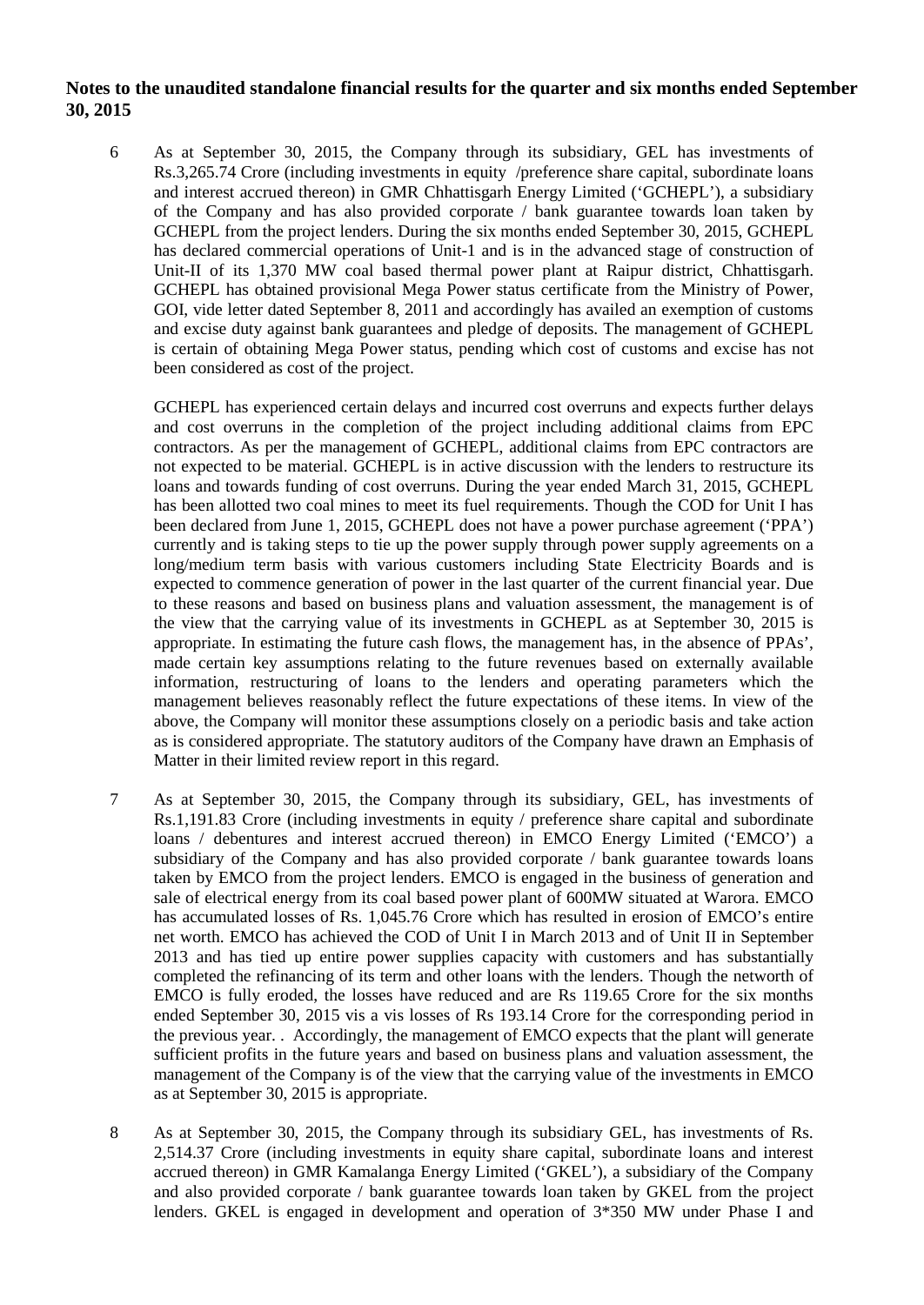1\*350 MW under Phase II, coal based power project in Kamalanga village, Orissa and has commenced commercial operation of Phase I of the project. GKEL has a fuel supply agreement for 500 MW with Mahanadi Coal Fields Limited, a subsidiary of Coal India Limited. GKEL has accumulated losses of Rs. 1,633.12 Crore as at September 30, 2015, which has resulted in substantial erosion of GKEL's net worth due to operational difficulties faced during the early stage of its operations. However, the losses have reduced and are Rs 289.76 Crore for the six months ended September 30, 2015 vis a vis losses of Rs 424.22 Crore for the corresponding period in the previous year. Further, pursuant to the Reserve Bank of India's framework for revitalizing distressed assets in the economy (including strategic debt restructuring scheme), the consortium of bankers have amended the rupee term loan agreement on June 29, 2015 and accordingly loan is to be repaid in 66 quarterly structured instalments from October 1, 2017. GKEL's petition for 'Tariff Determination' in case of PPA with GRIDCO Limited and "Tariff Revision" in case of PPA with PTC India Limited is pending before CERC for disposal. GKEL is hopeful of a favourable order by CERC in due course. In view of these matters, business plans, valuation assessment and continued financial support by the Company, the management is of the view that the carrying value of the investments in GKEL as at September 30, 2015 is appropriate.

- 9 During the year ended March 31, 2015, based on a valuation assessment of its investments in GMR Highways Limited ('GMRHL'), subsidiary of the Company, the Company made a provision for diminution in the value of investments / advances of Rs. 262.40 Crore which is disclosed as an 'exceptional item' in the standalone financial statements of the Company for the year ended March 31, 2015. The diminution in value has primarily arisen on account of the diminution in the value of investments / advances in GMR Hyderabad Vijayawada Expressways Private Limited ('GHVEPL') and GMR Kishangarh Udaipur Ahmedabad Expressways Limited ('GKUAEL') for reasons stated in (a) and (b) below.
	- a) The Company along with its subsidiaries have made investments of Rs. 663.15 Crore (including investments in equity / preference shares of Rs. 302.03 Crore made by the Company and its subsidiary and loans of Rs. 361.12 Crore ) in GHVEPL, a subsidiary of the Company. GHVEPL has been incurring losses since the commencement of its commercial operations, as a result of which, based on a valuation assessment of GHVEPL the Company made a provision for diminution in the value of investments in GMRHL amounting to Rs 131.41 Crore which is disclosed as an exceptional item in the standalone financial statements of the Company for the year ended March 31, 2015

Further, the management of GHVEPL believes that the said diminution in value is primarily due to loss of revenue arising as a result of drop in commercial traffic on account of bifurcation of State of Andhra Pradesh and ban imposed on sand mining in the region. The management based on its internal assessment and a legal opinion, believes that these events constitute a Change in Law as per the Concession Agreement and GHVEPL is entitled to the claim for losses suffered on account of the aforementioned reasons and accordingly filed its claim for the loss of revenue till the year ended March 31, 2014 with NHAI. During the quarter ended September 30, 2015, NHAI rejected the aforementioned claims and the management of GHVEPL is in the process of determining the future course of legal action and accordingly, based on its internal assessment, has made a further provision for diminution in the value of investments/ advances amounting to Rs 27.60 Crore which has been disclosed as an exceptional item. The management of the Company is confident that it will be able to claim compensation from the relevant authorities for the loss it has suffered due to aforementioned reasons and is of the view that no further provision for diminution in the value of investments is necessary as at September 30, 2015. The statutory auditors of the Company have drawn an Emphasis of Matter in their limited review report in this regard.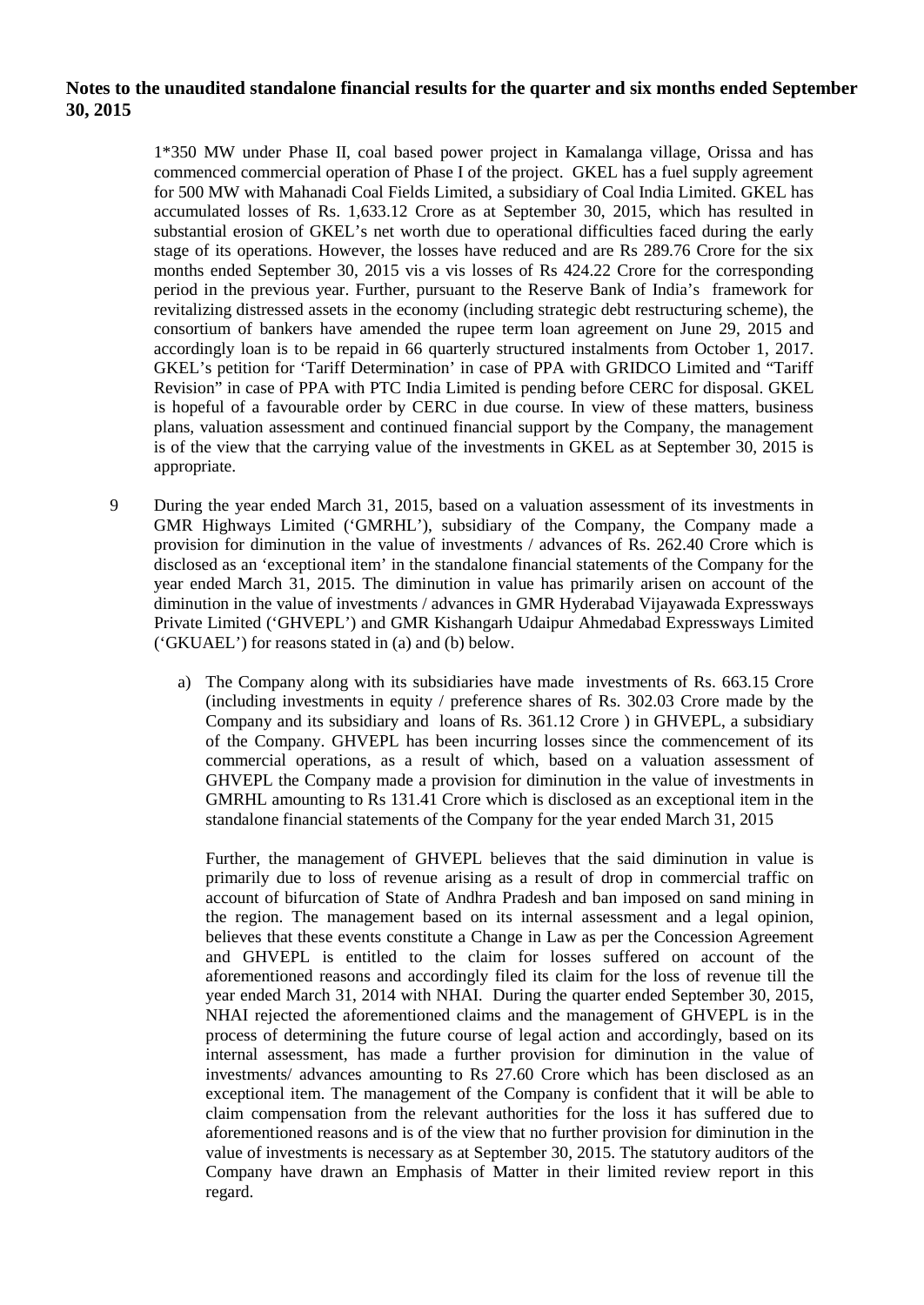b) The Company along with its subsidiary made investments of Rs. 733.14 Crore in GKUAEL, a subsidiary of the Company, (including loans of Rs. 33.14 Crore and investments in equity / preference shares of Rs. 700.00 Crore made by the Company and its subsidiary), which is primarily utilized by GKUAEL towards payment of capital advance of Rs. 590.00 Crore to its EPC contractors and Rs. 133.88 Crore towards indirect expenditure attributable to the project and borrowing costs ('project expenses'). GKUAEL has also provided a bank guarantee of Rs. 269.36 Crore to National Highways Authority of India ('NHAI'). GKUAEL had entered into a Concession Agreement with NHAI on November 30, 2011 for six laning of Kishangarh-Udaipur-Ahmedabad section of National Highways 79A, 79, 76 and 8. Pursuant to non-fulfillment of the mandatory 'Conditions Precedent' specified under the Concession Agreement within the due date, GKUAEL had issued a notice to NHAI dated December 21, 2012 of its intention to terminate the Concession Agreement. In response, NHAI vide their letter dated January 1, 2013 termed the notice not maintainable both in law and in facts. NHAI in their letter dated January 17, 2013 to GKUAEL also indicated of making good the alleged defaults of NHAI within the cure period of 90 days. The management of GKUAEL had submitted the proposal for the continuance of the project subject to certain modifications in the financial and other terms in the Concession Agreement and held discussions with NHAI for revival of the project. Considering that the efforts for revival of the project did not succeed, GKUAEL issued a notice of dispute to NHAI dated February 16, 2015 invoking arbitration provisions of the Concession Agreement. Both the parties have appointed their arbitrators and the arbitration process is pending commencement. In the meantime GKUAEL had approached the Hon'ble High Court of Delhi seeking an injunction against invocation of the aforementioned performance bank guarantee by NHAI which has not been accepted by the Hon'ble High Court of Delhi.

In addition, GKUAEL awarded the EPC contract to GMR Projects Private Limited ('GPPL') and had given an advance of Rs 590.00 Crore as stated above. Pursuant to the notice of dispute, GKUAEL has terminated the contract on May 15, 2015. During the quarter ended September 30, 2015, GKUAEL has received a claim of Rs 840.76 crore from the EPC contractor, however no such claim relating to the termination of contract has been recognized by GKUAEL as at September 30, 2015 as the amounts payable are not certain.

Due to the termination of concession agreement with NHAI, initiation of arbitration proceedings and its consequential impact on the operations, the management of the Company, based on its internal assessment, has made a provision for diminution in the value of investments/ advances amounting to Rs 133.88 Crore (including Rs 1.59 Crore during the quarter ended September 30, 2015) which has been disclosed as an exceptional item.

Further, based on an internal assessment and a legal opinion, the management of GKUAEL is confident that it will be able to claim compensation from NHAI for the loss it has suffered due to termination of contract for reasons as stated aforesaid and accordingly is of the view that no further provision for diminution in the value of investments is necessary as at September 30, 2015. The statutory auditors have qualified their limited review report in this regard.

10 As at September 30, 2015, the Company along with its subsidiary has investments of Rs. 350.12 Crore (including investments in equity share capital and subordinate loan and interest accrued thereon) in GMR Badrinath Hydro Power Generation Private Limited ('GBHPL'), a subsidiary of the Company. GBHPL is in the process of setting up 300 MW hydro based power plant in Alaknanda river, Chamoli District of Uttarakhand. The Hon'ble Supreme Court of India ('the Court'), while hearing a civil appeal in the matters of Alaknanda Hydro Power Company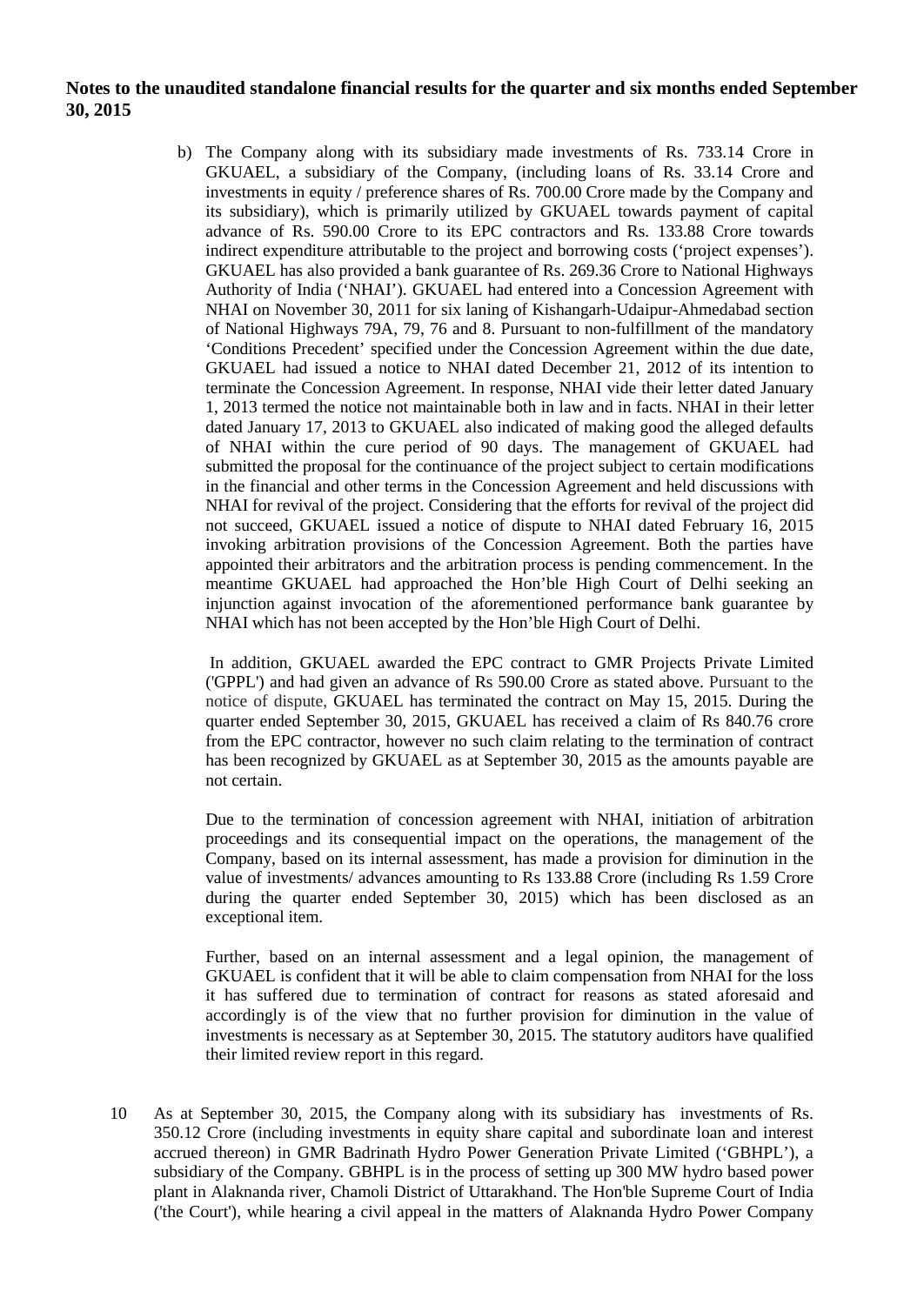Limited, directed vide its order dated May 7, 2014 that no further construction work shall be undertaken by the 24 projects coming up on the Alaknanda and Bhagirathi basins until further orders. Based on its internal assessment and a legal opinion, the management of GBHPL is confident of obtaining the requisite clearances and based on business plan and a valuation assessment, the management of the Company is of the view that the carrying value of the investments in GBHPL as at September 30, 2015 is appropriate.

11 a) The Company through its subsidiaries has investments of Rs.414.79 Crore (USD 6.26 Crore) (including loan and interest accrued there on) in PT Dwikarya Sejati Utama ('PTDSU') as at September 30, 2015. The Company through its subsidiaries acquired PTDSU for a consideration of USD 4.00 Crore and a deferred consideration to be determined and paid on achievement of certain conditions as specified in the share purchase agreement. PT Duta Sarana Internusa ('PTDSI'), a step down subsidiary of PTDSU had pledged 60% shares of PT Barasentosa Lestari ('PTBSL') with the sellers of PTDSU. The achievement of aforementioned conditions for settlement of deferred consideration had been under dispute and the matter was under arbitration and PTDSI had initiated a civil suit seeking direction to the sellers of PTDSU not to act on the pledge agreement provided as security earlier. Pursuant to a settlement agreement dated June 25, 2014, the deferred consideration of USD 2.00 Crore was agreed with the sellers of PTDSU. As per the settlement agreement, USD 0.50 Crore was paid and the balance USD 1.50 Crore was to be paid in 16 equal quarterly instalments, commencing from June 30, 2015. Further, 35% shares of PTBSL is pledged as a security towards the payment of the balance instalments.

The consolidated financial statements of PTDSU and its subsidiaries PTBSL and PTDSI as at September 30, 2015 have accumulated losses of Rs. 30.60 Crore (USD 0.50 Crore). PTBSL, a coal property company commenced coal production on a trial basis and achieved a production of 28,000 MT during the year ended March 31, 2015. Though, these entities are currently unable to produce coal in view of limitations on transportation of coal due to lower water levels in Musi River, the management is hopeful of resuming production once the water levels are stabilized. In addition, the coal prices have significantly declined from May 2015 onwards. However, the management believes that the inability to produce coal as referred above and decline in the prices is expected to be temporary and as such do not have a significant impact on the ability of these entities to continue as a going concern. PTDSU and its subsidiaries are confident of raising finance as may be required for development of mines and continuance of their normal business operations. Based on these factors and valuation assessment, the management is of the view that the carrying value of the investments in PTDSU and its subsidiaries as at September 30, 2015 is appropriate. The statutory auditors of the Company have drawn an Emphasis of Matter in their Limited Review Report in this regard.

b) The Company through its subsidiary GMR Coal Resources Pte. Limited ('GCRPL') has investments of Rs.3,360.89 Crore (USD 50.69 Crore) in PT Golden Energy Mines ('PTGEMS'), a jointly controlled entity of the Company as at September 30, 2015. PTGEMS along with its subsidiaries is engaged in the business of coal mining and trading activities. Based on the business plan and the valuation assessment carried out during the year ended March 31, 2015, the management of the Company considered that the carrying value of investments in PTGEMS was appropriate. Though, the coal prices have significantly declined from May 2015 onwards, the management of the Company believes that such decline in the prices is expected to be temporary. Further, GCRPL is in active discussion with the lenders to restructure its loans. Based on these factors and valuation assessment, the Company believes that the carrying value of the investments in PTGEMS and its subsidiaries as at September 30, 2015 is appropriate. The statutory auditors of the Company have drawn an Emphasis of Matter in their Limited Review Report in this regard.

12 In case of GHIAL, the Airport Economic Regulatory Authority ('AERA'), vide its powers conferred by section 13(1)(a) of AERA Act, 2008, passed an Aeronautical tariff order No. 38 issued on February 24, 2014, in respect of control period from April 1, 2011 to March 31, 2016.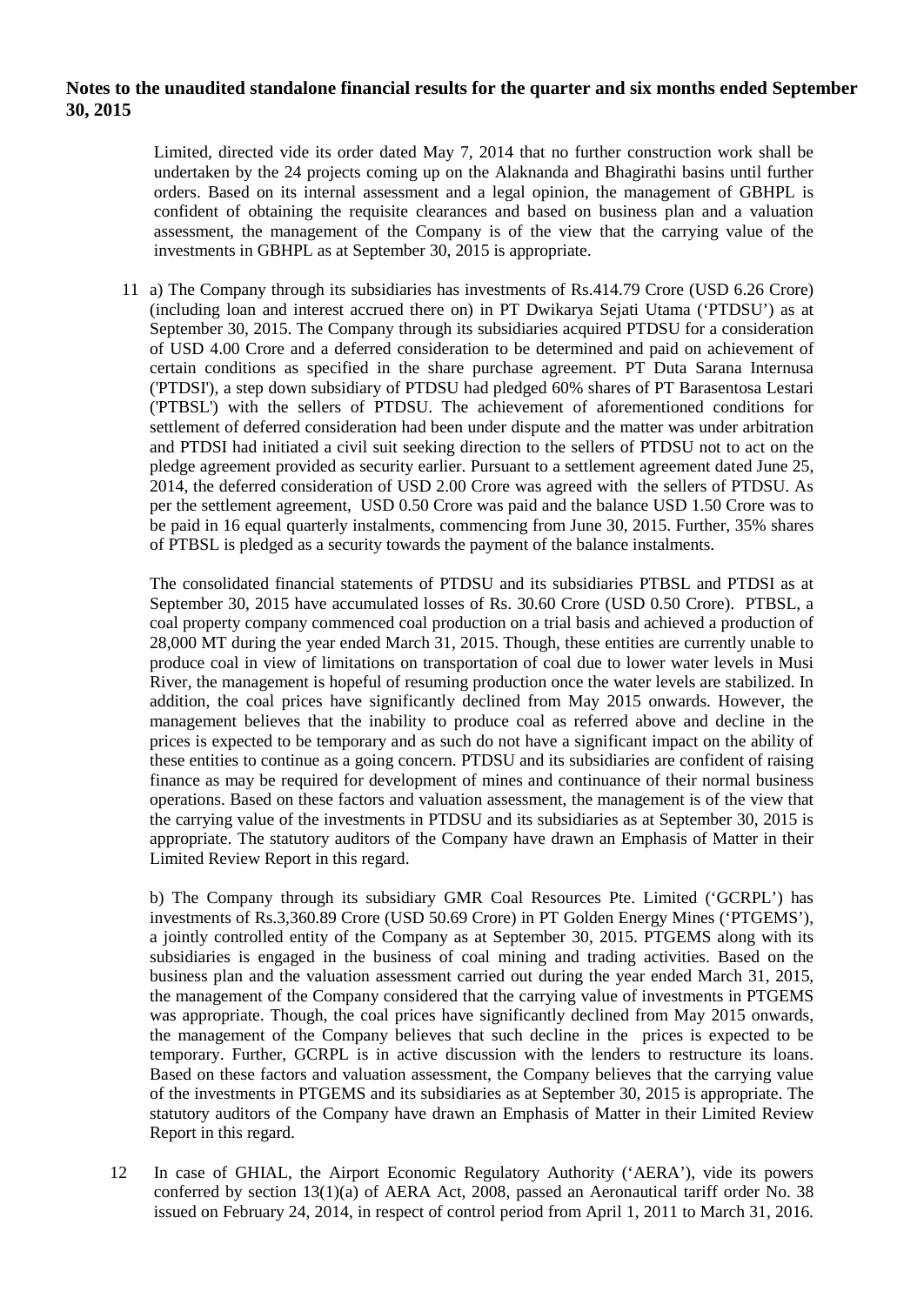As per the aforesaid order, there is no Passenger Service Fee (Facilitation Component) ('PSF (FC)') for embarking passengers and the same will be considered as part of User Development Fee ('UDF'). Further, the UDF for the period from April 1, 2014 to March 31, 2016 as per the aforesaid tariff order has been determined to be Rs. Nil. Accordingly, revenue from operations, for the months period April 1, 2014 to September 30, 2015, does not comprise of any income from PSF (FC) and UDF.

This has significantly impacted the profitability and cash flows of GHIAL for the six months period ended September 30, 2015. GHIAL filed an appeal challenging the aforesaid AERA order with the AERA tribunal. Due to non-constitution of Airports Economic Regulatory Authority Appellate Tribunal ('AERAAT') bench, AERA tribunal refused to hear the appeal and hence, GHIAL filed a writ petition with the Hon'ble High Court at Hyderabad for the state of Telangana and for the state of Andhra Pradesh ('High Court'). During the quarter ended June 30, 2015, the Ministry of Civil Aviation ('MoCA') vide its order dated June 11, 2015 under section 42(2) of AERA Act, 2008, directed the AERA to adopt hybrid till with 30% cross subsidization for the tariff determination of GHIAL for the period commencing from April 1, 2016. Further, subsequent to the quarter ended September 30, 2015 the High Court passed an order dated October 6, 2015 permitting GHIAL to collect UDF at the rate existing before April 1, 2014. In pursuance of the aforementioned order, Director General of Civil Aviation ('DGCA') has issued notification AIC Sl. No. 4/2015 dated November 2, 2015 for restoration of UDF at GHIAL, whereby GHIAL can collect UDF at the existing rates with effect from November 3, 2015. Accordingly, GHIAL has commenced the collection of UDF. In the meantime, GHIAL has initiated steps towards strategic cash management.and in the previous year, entered into an arrangement with the lending institutions to refinance its rupee term loans and received 2 years moratorium for repayment of term loans which are now repayable in 52 quarterly installments beginning from July 31, 2016 as against earlier repayment term of over 56 quarterly installments beginning from July 1, 2010. Further, considering the aforesaid notification, the financial position is expected to improve thereafter. GMR Airports Limited ('GAL'), the holding Company of GHIAL, has agreed to provide necessary financial support, should the necessity arise and the Company has provided a corporate guarantee to the lenders of GHIAL towards servicing of GHIAL's loans.

13 DIAL has accumulated losses of Rs.445.37 Crore as at September 30, 2015 which have resulted in part erosion of net worth of DIAL as at September 30, 2015. However, DIAL has earned profits during the quarter and six months ended September 30, 2015 and years ended March 31, 2015 and March 31, 2014 and has met all its obligations as at September 30, 2015.

AERA vide its powers conferred by Section 13(1)(a) of the AERA Act, 2008 passed an Aeronautical tariff order Viz. 03/2012-13 issued on April 24, 2012 which determined the Aeronautical tariff to be levied at Delhi Airport for the fourth and fifth year of tariff period of first five year control period (i.e. 2009 - 2014). The first five year control period referred to above ended on March 31, 2014. Pending determination of the final Aeronautical tariff (s) for the second control period i.e. from 2014 to 2019, AERA vide its order 13/2014-15 dated October 14, 2014, extended the operation of tariff order issued on April 24, 2012 up to January 31, 2015 or until the final determination of the tariff for the second control period (i.e. 2014 - 2019), whichever is earlier.

In addition, DIAL also filed a writ petition before the Hon'ble High Court of Delhi seeking extension of existing tariff as allowed vide AERA order 03/2012-13 issued on April 24, 2012 following the extension granted by AERA vide its order 04/2014-15 dated May 2, 2014 till disposal of DIAL's appeal pending with AERAAT. Subsequently, the Hon'ble High Court of Delhi vide its final order dated January 22, 2015 ordered that the tariff determined by AERA for the First Control Period vide Tariff Order No.03/2012-13 issued on April 24, 2012 shall continue till the disposal of the appeals pending against the said Tariff Order, by the AERAAT.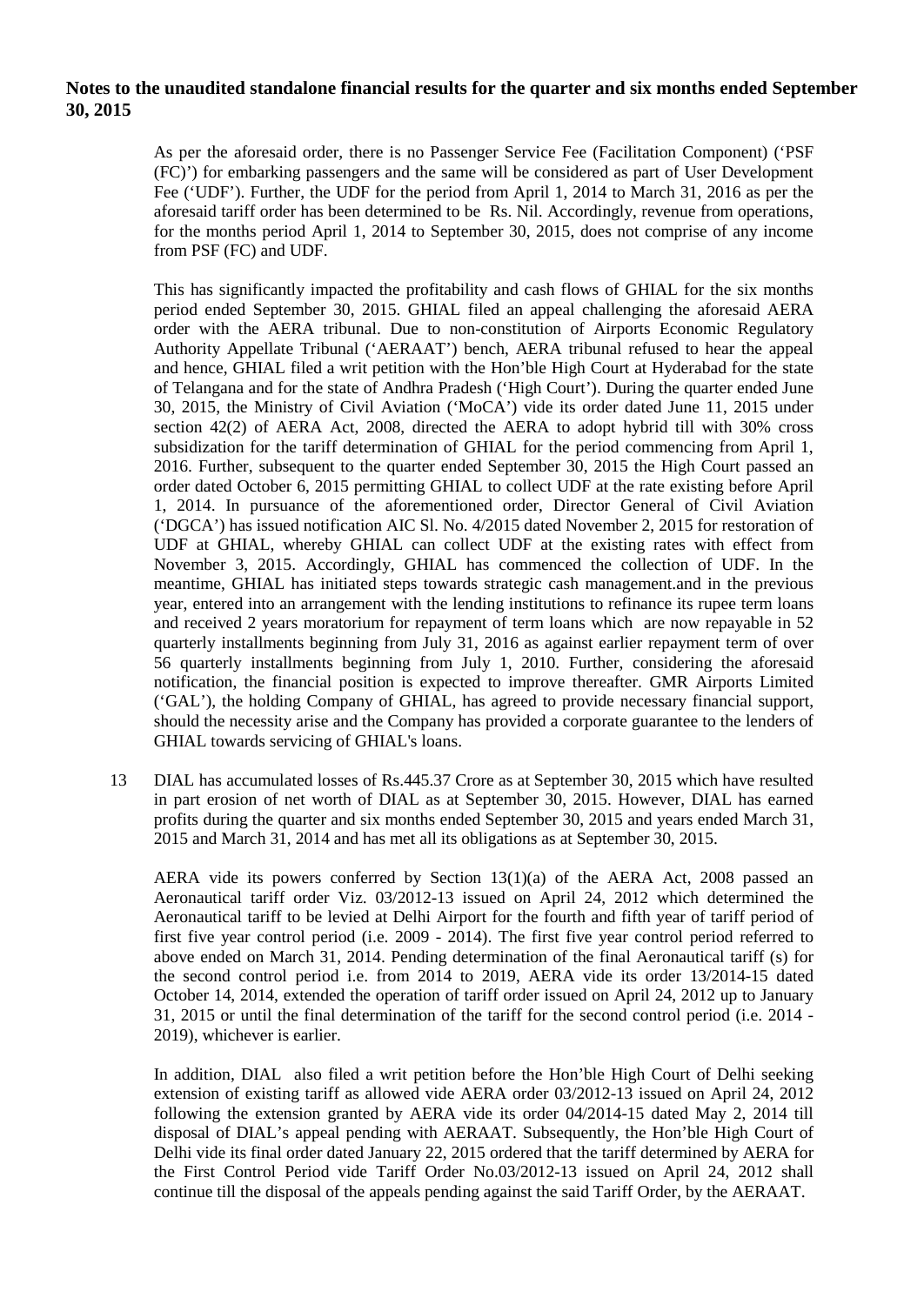Further, AERA issued consultation paper on January 28, 2015 for determination of Aeronautical tariff in respect of Indira Gandhi International ('IGI') Airport, Delhi for the second control period (i.e. 2014 - 2019). The consultation paper suggests that tariff for aeronautical revenue be reduced by 78.24% of the existing tariff (i.e. tariff as compared to the first control period). DIAL filed its reply to AERA with respect to the consultation paper.

However, in view of Hon'ble High Court of Delhi judgment dated January 22, 2015, AERA vide its public notice no. 16/2014-15 dated January 29, 2015 extended the tariff till the disposal of the appeals pending against the first Control period tariff order, by AERAAT. The revenue so collected by DIAL during this interim period shall be adjusted from the aggregate revenue requirement for the Second control period w.e.f. April 1, 2014. The tariff matters have been listed for hearing by AERAAT on November 26, 2015.

Further, AERA has filed a Special Leave Petition (SLP) dated April 24, 2015 with Hon'ble Supreme Court of India, seeking interim relief from the final order of Hon'ble High Court of Delhi dated January 22, 2015. The matter was heard by bench of Hon'ble Supreme Court of India on July 20, 2015 and the matter is now listed for hearing on December 3, 2015.

Based on the above, the profit earned over the last three financial years, DIAL's business plans, and cash flow projections prepared by the management for the next one year, the management expects to earn sufficient cash profits and do not foresee any difficulty in continuing its business / operations and meeting its financial obligations. Accordingly, the financial results of DIAL continue to be prepared on a going concern basis.

14 The Company has given an interest free loan of Rs. 115.00 Crore to Welfare Trust of GMR Infra Employees ('GWT') during the year ended March 31, 2011 for the purpose of employee benefit scheme. Based on the confirmation received from GWT, the trust has utilised the proceeds of the loan received from the Company in the following manner:

|                              | (In Rs. Crore) |
|------------------------------|----------------|
| Equity shares of the Company | 101.55         |
| Equity shares of GAL         |                |
| Others                       |                |
| <b>Total</b>                 | 115.00         |

SEBI had issued Circular CIR/CFD/DIL/3-2013 dated January 17, 2013 prohibiting listed companies from framing any employee benefit scheme involving acquisition of its own securities from the secondary market. SEBI had issued Circular CIR/CFD/POLICYCELL/14/2013 dated November 29, 2013 extending the date of compliance to June 30, 2014. The management of the Company submitted the details of the GWT to the stock exchanges. SEBI has issued a Notification dated October 28, 2014 notifying "The Securities and Exchange Board of India (Share Based Employee Benefits) Regulations, 2014" ("SEBI Regulations") whereby the Companies having existing schemes to which these regulations apply are required to comply with these regulations within one year of the effective date of the regulations and the trusts holding shares, for the purposes of implementing general employee benefit schemes, which exceed ten percent of the total value of the assets of the trusts, shall have a period of five years to bring down trusts' holding in such shares to the permissible limits. Recently, SEBI published Frequently Asked Question ("FAQ") on SEBI Regulations and clarified that appropriation of shares towards ESPS/ESOP/SAR/General Employee Benefits Scheme/ Retirement Benefit Schemes by October 27, 2015 would be considered as compliance with proviso to regulation 3(12) of the SEBI Regulations. The Company may appropriate towards individual employees or sell in the market during next four years so that no unappropriated inventory remains thereafter. The shareholders have approved the revised terms and conditions of the scheme by passing a special resolution in the annual general meeting of the Company held on September 23, 2015 and that the Company will ensure compliance with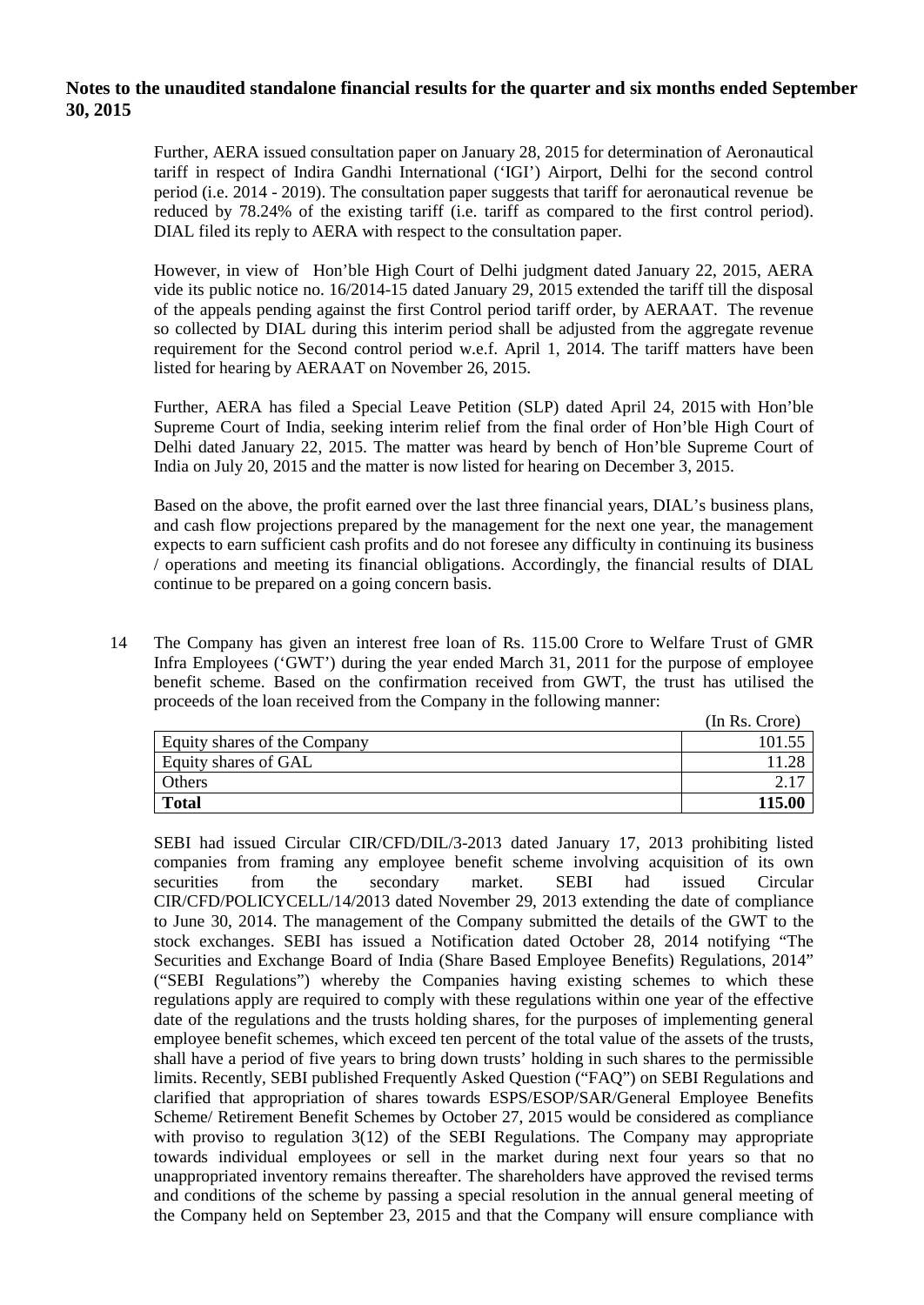other applicable provisions of the new regulations within the permissible time period. Further, as per the trust deed, GWT is constituted for undertaking only employee benefit schemes and hence the Company has not consolidated the financial results of GWT in the standalone unaudited financial results of the Company.

- 15 A search under Section 132 of the Income Tax Act, 1961 ('IT Act') was carried out at the premises of the Company by the Income Tax Authorities on October 11, 2012, followed by search closure visits on various dates thereafter during the year ended March 31, 2013 to check the compliance with the provisions of the IT Act. The Income Tax Department has subsequently sought certain information / clarifications. During the year ended March 31, 2015, the Company received certain orders/demand amounting to Rs 5.83 Crore under Section 143(3) r.w.s.153A of the IT Act from the Income Tax Authorities in respect to Assessment Years 2007-08 & 2008- 09. The management of the Company has filed the appeal on April 16, 2015 against the above orders and believes that these demands are not tenable and it has complied with all the applicable provisions of the IT Act with respect to its operations.
- 16 During the year ended March 31, 2014, the Company along with its subsidiaries entered into a definitive agreement ('SPA') with Malaysia Airports MSC Sdn Bhd ('Buyer') for sale of 40% equity stake in their jointly controlled entities, Istanbul Sabiha Gokcen Uluslararasi Havalimani Yatirim Yapim Ve Isletme Anonim Sirketi ('ISG') and LGM Havalimani Isletmeleri Ticaret Ve Turizm Anonim Sirketi ('LGM') for a sale consideration of Euro 20.90 Crore (net of equity gap adjustment of Euro 1.60 Crore and subject to debt and other working capital adjustments). The management represented that no further working capital adjustments made on account of the aforesaid sale transaction. Further, the management based on its internal assessment and a legal opinion was of the view that all "Conditions Precedent" were either fulfilled or waived or agreed to be not applicable as at March 31, 2014 except for the buyer to obtain an approval from Bank Negara Malaysia which was obtained on April 3, 2014 and subsequently after receipt of the sale consideration, the shares were transferred to the buyer on April 30, 2014 in view of which, the Company recognized the profit on the sale of its investment in ISG (net of cost incurred towards disposal of Rs. 12.43 Crore) of Rs. 458.78 Crore, which was disclosed as an exceptional item in the standalone financial statements of the Company for the year ended March 31, 2014.

Further, pursuant to the SPA entered with the buyer, the Company along with its subsidiaries has provided a guarantee of Euro 4.50 Crore towards claims, as specified in the SPA for a period till December 2015 and in respect of tax claims, if any, the guarantee period is upto May 2019. The statutory auditors of the Company qualified their audit report for the year ended March 31, 2015.

17 During the year ended March 31, 2014, pursuant to the equity shareholders' approval obtained on March 20, 2014, the Company issued 11,366,704 Compulsorily Convertible Preference Shares ('CCPS') of face value of Rs. 1,000 each comprising of (a) 5,683,351 Series A CCPS each fully paid up, carrying a coupon rate of 0.001% per annum ('p.a.') and having a term of 17 months from the date of allotment and (b) 5,683,353 Series B CCPS each fully paid up, carrying a coupon rate of 0.001% p.a. and having a term of 18 months from the date of allotment, to IDFC Limited, Dunearn Investments (Mauritius) Pte Limited, GKFF Ventures, Premier Edu-Infra Solutions Private Limited and Skyron Eco-Ventures Private Limited. The Series A CCPS and Series B CCPS were convertible into equity shares upon the expiry of their respective terms in accordance with the provisions of Chapter VII of the SEBI (Issue of Capital Disclosure Requirements) Regulations, 2009, as amended ('ICDR Regulations') on the basis of the minimum permissible price, computed in accordance with Regulation 76 read with Regulation 71(b) of the SEBI ICDR Regulations on the conversion date. Pursuant to the approval of the Management Committee of the Board of Directors dated August 26, 2015 and September 26, 2015, the Company approved the allotment for conversion of aforesaid Series A CCPS into 359,478,241 equity shares of face value of Re.1 each at a price of Rs.15.81 per equity share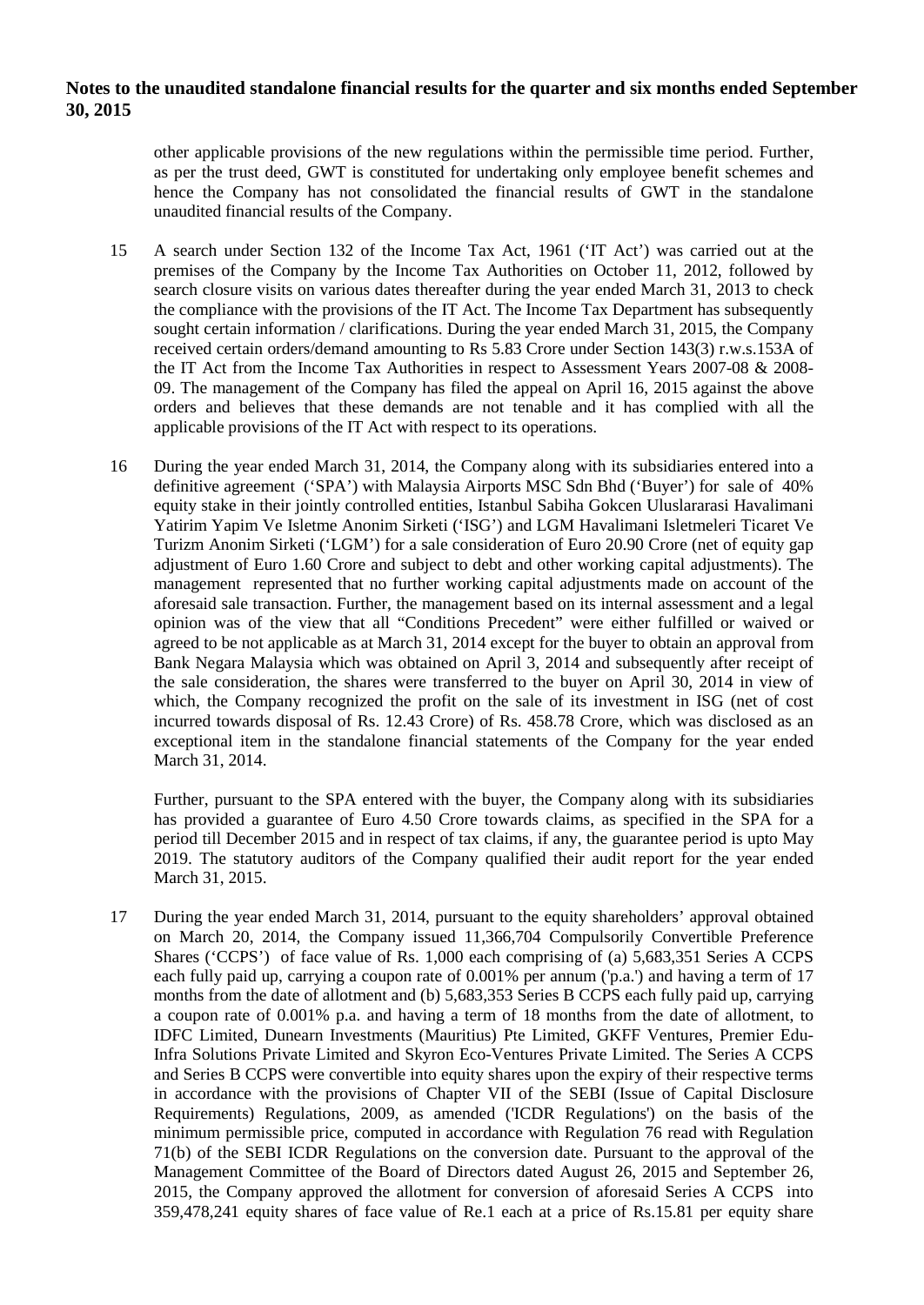(including securities premium of Rs.14.81 per equity share) and the Series B CCPS into 380,666,645 equity shares of face value of Re.1 each at a price of Rs.14.93 per equity share (including Securities premium of Rs.13.93 per equity share) respectively.

18 Pursuant to the approval of the Management Committee of the Board of Directors dated April 18, 2015, the Company approved the allotment of 934,553,010 equity shares of face value of Re.1 each at a price of Rs. 15 per equity share (including securities premium of Rs. 14 per equity share) for an amount aggregating to Rs. 1,401.83 Crore to the existing equity shareholders of the Company on rights basis in the ratio of 3 equity shares for every 14 equity shares held by equity shareholders under chapter IV of the SEBI ICDR Regulations and provisions of all other applicable laws and regulations.

| <b>Particulars</b>                                                                                                                                                   | Amount<br>proposed to be<br>utilised from Net<br>proceeds | <b>Amount</b><br>utilised | AN III CIVIE)<br><b>Balance</b><br><b>Amount</b> as<br>at<br><b>September</b><br>30, 2015 |
|----------------------------------------------------------------------------------------------------------------------------------------------------------------------|-----------------------------------------------------------|---------------------------|-------------------------------------------------------------------------------------------|
| Full<br>partial<br>repayment<br><b>or</b><br><sub>or</sub><br>prepayment of borrowings<br>and<br>payment of interest, prepayment<br>penalty or premium on borrowings | 1,035.00                                                  | 988.37                    | 46.63                                                                                     |
| Extend facilities to<br>Company's<br>subsidiary towards part repayment<br>of the subsidiary's borrowings                                                             | 215.00                                                    | 215.00                    |                                                                                           |
| General corporate purpose                                                                                                                                            | 131.98                                                    | 126.16                    | 5.82                                                                                      |
| Issue related expenses                                                                                                                                               | 19.85                                                     | 19.85                     |                                                                                           |
| Total                                                                                                                                                                | 1,401.83                                                  | 1,349.38                  | 52.45                                                                                     |

The details of utilization of rights issue as at September 30, 2015 is stated below :-  $(P_s$  in  $C_{r^{\alpha}}$ 

The balance unutilized amount has been temporarily deployed in fixed deposits with the monitoring agent.

- 19 Other operating income includes interest income, dividend income, income from management and other services and profit on sale of current investments considering that the Company undertakes investment activities.
- 20 DSCR represents profit/ loss from operations including exceptional items and other income and before finance costs, and tax expenses/ finance costs plus principal repayment of loan funds during the period. ISCR represents profit/ loss from operations including exceptional items and other income and before finance costs and tax expenses/ finance costs. Finance costs do not include debenture redemption premium which has been adjusted against the securities premium account as permitted under Section 52 of the Companies Act, 2013. Debt - equity ratio represents loan funds (long term borrowings, short term borrowings and current maturity of long term borrowings included in current liabilities)/ shareholders' funds (equity shares + reserves and surplus + share application money pending allotment).
- 21 Paid-up debt capital represents outstanding non-convertible debentures issued by the Company (excluding provision for redemption premium).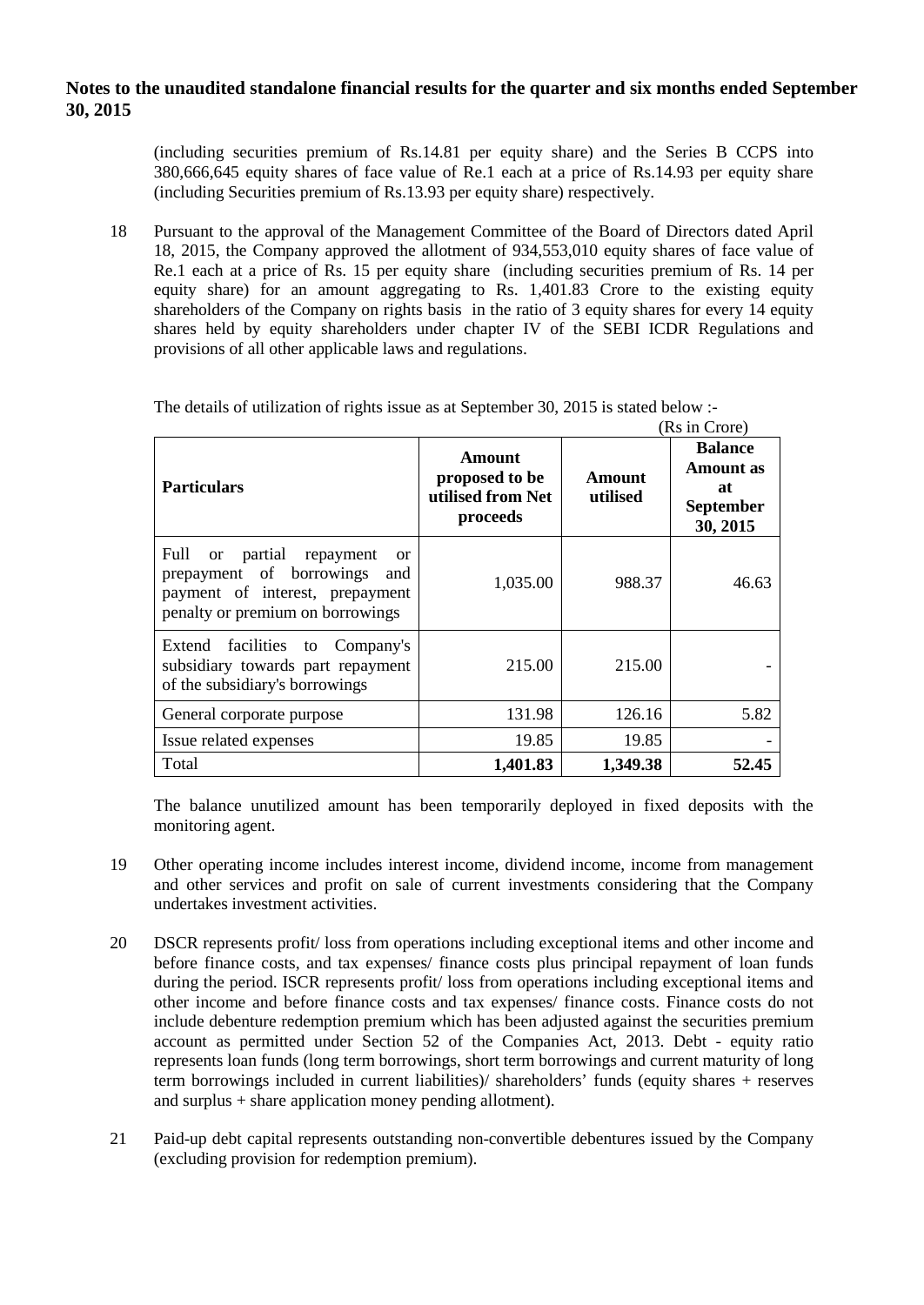- 22 Employee benefit expenses and other expenses for quarter and six months ended September 30, 2015 are net of Rs. 30.25 Crore and Rs.56.44 Crore, respectively, cross charged to certain subsidiaries of the Company.
- 23 The unaudited standalone financial results of the Company for the quarter ended September 30, 2015 have been reviewed by the Audit Committee at their meeting on November 13, 2015 and approved by the Board of Directors at their meeting on November 13, 2015.
- 24 The statutory auditors of the Company have carried out a Limited Review of the standalone financial results for the quarter ended September 30, 2015.
- 25 Figures pertaining to previous periods / year have been re-grouped / reclassified, wherever necessary, to conform to the classification adopted in the current period.

For GMR Infrastructure Limited

 Sd/- Bengaluru Grandhi Kiran Kumar November 13, 2015 Managing Director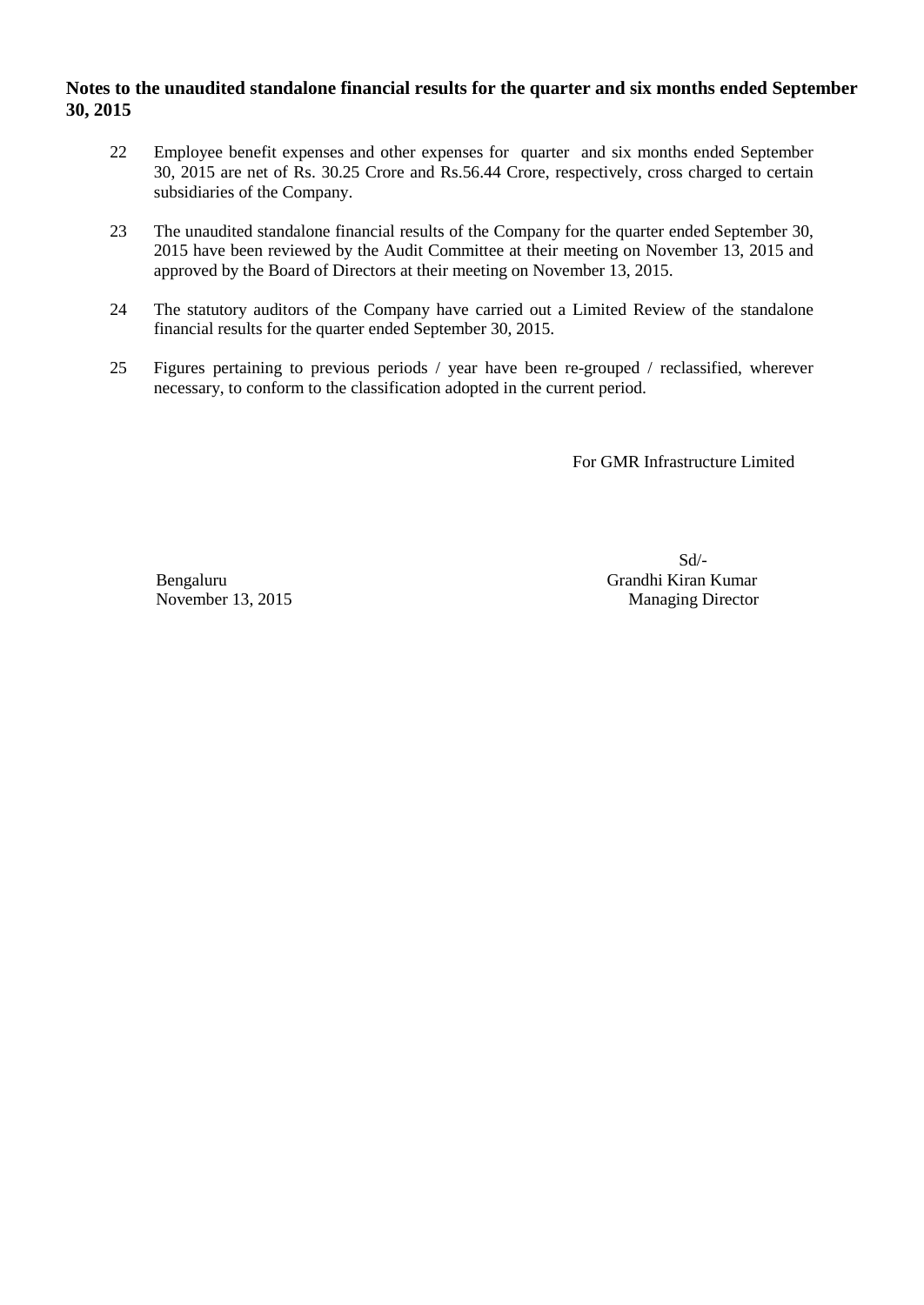# **S.R. BATLIBOI & AssociATES LLP**

Chartered Accountants

12th & 13th Floor "UB City" Canberra Block No. 24, Vittal Mallya Road Bengaluru·560 001, India Tel : +91 80 6727 5000 Fax : +91 80 2210 6000

#### Limited Review Report

#### Review Report to The Board of Directors ofGMR Infrastructure Limited

- 1. We have reviewed the accompanying statement of unaudited standalone financial results of GMR Infrastructure Limited ('the Company') for the quarter ended September 30, 2015 (the "Statement"), included in the accompanying statement of unaudited standalone financial results, being submitted by the Company pursuant to the requirement of Clause 41 of the Listing Agreement, except for the disclosures regarding 'Public Shareholding', 'Promoter and Promoter Group Shareholding' and 'Non-Promoter and Non-Public Shareholding' which have been traced from disclosures made by the management and have not been reviewed by us. This Statement is the responsibility of the Company's management and has been approved by the Board of Directors. Our responsibility is to issue a report on the Statement based on our review.
- 2. We conducted our review in accordance with the Standard on Review Engagements ('SRE') 2410, Review of Interim Financial Information Performed by the Independent Auditor of the Entity issued by the Institute of Chartered Accountants of India. This standard requires that we plan and perform the review to obtain moderate assurance as to whether the Statement is free of material misstatement. A review is limited primarily to inquiries of Company personnel and analytical procedures applied to financial data and thus provides less assurance than an audit. We have not performed an audit and accordingly, we do not express an audit opinion.
- 3. As detailed in Note 3(a) to the accompanying statement of unaudited standalone financial results for the quarter ended September 30, 2015, the Company through its subsidiary, GMR Infrastructure (Mauritius) Limited ('GIML') has investments of Rs. 303.93 Crore (USD 4.58 Crore) (including equity share capital of Rs. 153.15 Crore (USD 2.31 Crore) and subordinate loans and interest accrued thereon of Rs 150.78 Crore (USD 2.27 Crore) towards 77% equity shareholding in GMR Male International Airport Private Limited ('GMIAL'). Further GIML, has placed fixed deposits of Rs. 913.65 Crore (USD 13.78 Crore) with lenders towards loan taken by GMIAL and the Company has given a corporate guarantee of Rs. 2,602.28 Crore (USD 39.25 Crore) to the lenders in connection with the borrowings made by GMIAL. The Concession Agreement entered into between GMIAL, Maldives Airport Company Limited ('MACL') and Ministry of Finance and Treasury ('MoFT'), Republic of Maldives for the Rehabilitation, Expansion, Modernization, Operation and Maintenance of Male International Airport ('MIA') for a period of 25 years was declared void ab initio by MACL and MoFT and MACL has taken possession of MIA with effect from December 8, 2012. GMIAL has initiated the arbitration process to seek remedies under the said agreement and on June 18, 2014, the tribunal delivered its award declaring that the Concession Agreement was not void ab initio and was valid and binding on the parties. However, the quantum of the damages is yet to be decided and accordingly, pending final outcome of the arbitration, such investments has been carried at cost in the unaudited standalone financial results as at September 30, 2015, as the management is of the view that GMIAL will be able to recover at least the carrying value of the assets of Rs. 1,563.06 Crore (USD 23.58 Crore) including claim recoverable of Rs. 1,242.08 Crore (USD 18.73 Crore) as at September 30, 2015.

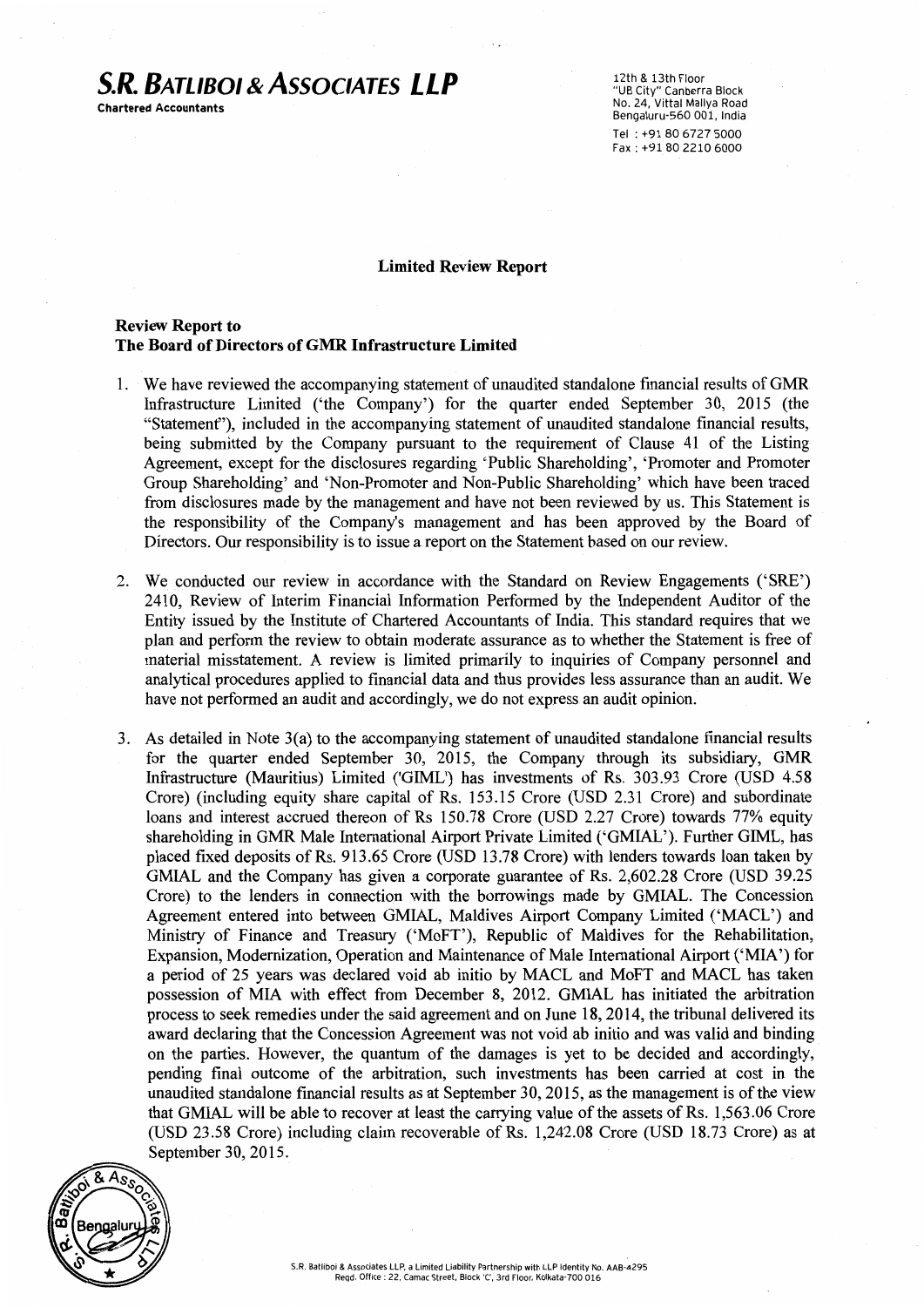# **S.R. BATLIBOI & AssociATES LLP**

Chartered Accountants

Further, GMIAL had executed work construction contracts with GADL International Limited ('GADLIL '), a subsidiary of the Company and other service providers for Rehabilitation, Expansion, and Modernization of MIA. Pursuant to the aforesaid takeover of the airport by MACL, GMlAL has terminated the contracts with GADLIL and these service providers and have received claims from GADLIL and other service providers towards termination payments. However, no such claims relating to the termination of contracts have been recognized in the standalone fmancial results of GMIAL as at September 30, 2015. The takeover of MIA by MACL, initiation of arbitration proceedings and its consequential impact on the operations indicate the existence of a material uncertainty that may cast a significant doubt about the going concern of GMIAL and GADLIL.

Having regard to the uncertainty in view of the dispute and the final outcome of the matter, we are unable to comment on its impact on the carrying value of the investments pertaining to the aforesaid entities and any other consequential impact that may arise in this regard on the accompanying unaudited standalone financial results for the quarter ended September 30, 2015. In respect of the above matter, our audit report for the year ended March 31, 2015 and limited review report for the quarter ended June 30, 2015 was similarly qualified. In this regard also refer paragraph 6 (f) below.

4. As detailed in Note 9 (b) to the accompanying statement of unaudited standalone financial results for the quarter ended September 30, 2015, the Company along with its subsidiary has made investments of Rs. 733.14 Crore in GMR Kishangarh Udaipur Ahmedabad Expressways Limited ('GKUAEL'), a subsidiary of the Company (including loans of Rs. 33.14 Crore and investments in equity shares and preference shares of Rs. 700.00 Crore), which is primarily utilized by GKUAEL towards payment of capital advance of Rs. 590.00 Crore to its EPC contractor and Rs. 133.88 Crore towards indirect expenditure attributable to the project and borrowing costs ('project expenses'). GKUAEL has also given a bank guarantee of Rs. 269.36 Crore to National Highways Authority of India ('NHAI'). GKUAEL issued a notice of intention to terminate the Concession Agreement and a notice of dispute to NHAI invoking arbitration provisions of the Concession Agreement during the earlier years. Both the parties have appointed their arbitrators and the arbitration process is pending commencement. Pursuant to the notice of dispute, GKUAEL terminated the EPC contract on May 15, 2015 and has received claims towards such termination. However, no such claims have been recognized in the standalone financial results of GKUAEL as at September 30,2015.

Based on its internal assessment, the management of the Company made a provision for diminution in the value of investments/ advances amounting to Rs 133.88 Crore (including Rs 1.59 Crore during the quarter ended September 30, 2015). However, the notice of dispute and initiation of arbitration proceedings indicate the existence of a material uncertainty that may cast a significant doubt about the going concern of the GKUAEL. Having regard to this uncertainty, we are unable to comment on the final outcome of the matter and its consequential impact on the carrying value of the Company's investments in GKUAEL in the accompanying unaudited standalone financial results of the Company for the quarter ended September 30, 2015. In respect of the above matter, our audit report for the year ended March 31, 2015 and limited review report for the quarter ended June 30, 2015 was similarly qualified.

5. Based on our review conducted as above, except for the possible effects of the matters described in paragraphs 3 &4, nothing has come to our attention that causes us to believe that the Statement prepared in accordance with recognition and measurement principles laid down in Accounting Standard 25 "Interim Financial Reporting", specified under section 133 of the Companies Act, 2013, read with rule 7 of the Companies (Accounts) Rules, 2014 and other recognized accounting practices and policies has not disclosed the information required to be disclosed in terms of

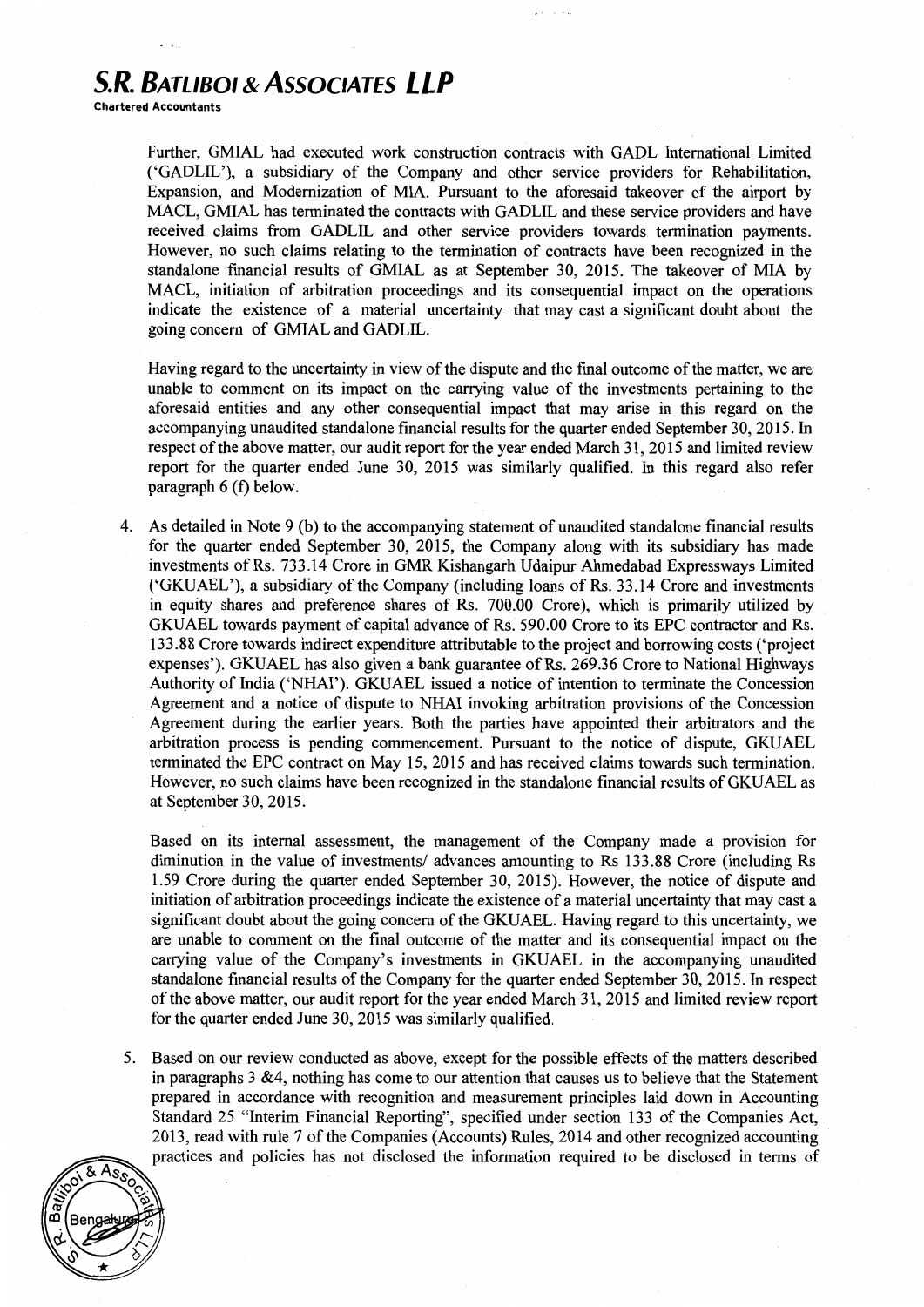Clause 41 of the Listing Agreement including the manner in which it is to be disclosed, or that it contains any material misstatement.

- 6. We draw attention to the following matters in the notes to the accompanying unaudited standalone results for the quarter ended September 30,2015:
	- a) Note 4 regarding investments of Rs. 392.12 Crore (including investments in equity / preference shares of Rs. 239.59 Crore made by the Company and its subsidiaries and loans and interest accrued thereon of Rs. 152.53 Crore ) as at September 30, 2015 in GMR Ambala Chandigarh Expressways Private Limited ('GACEPL'), a subsidiary of the Company. Though GACEPL has been incurring losses since the commencement of commercial operations and the matter is currently under arbitration, based on management's internal assessment and legal opinion obtained by the management of GACEPL, such investments has been carried at cost. Accordingly, no provision for diminution in the value of investments has been made in the accompanying unaudited standalone financial results for the quarter ended September 30, 2015.
	- b) Note *5* regarding (i) cessation of operations and the losses, including cash losses incurred by GMR Energy Limited ('GEL') and GMR Vemagiri Power Generation Limited ('GVPGL'), subsidiaries of the Company and the consequent erosion of net worth resulting from the unavailability of adequate supply of natural gas and (ii) rescheduling of the commercial operation date and the repayment of certain project loans by another subsidiary of the Company, GMR Rajahmundry Energy Limited ('GREL'), pending linkage of natural gas supply. Continued uncertainty exists as to the availability of adequate supply of natural gas which is necessary to conduct operations at varying levels of capacity in the future and the appropriateness of the going concern assumption is dependent on the ability of the aforesaid entities to establish consistent profitable operations as well as raising adequate finance to meet short term and long term obligations. The accompanying unaudited standalone fmancial results of the Company for the quarter ended September 30, 2015 do not include any adjustments that might result from the outcome of this significant uncertainty.
	- c) Note 6 regarding uncertainties in tying up power supplies, cost overrun funding and key assumptions made in the valuation assessment of the investments in GMR Chhattisgarh Energy Limited ('GCHEPL'), a subsidiary of the Company. In the opinion of the management of the Company, no provision for diminution in the value of investments (including loans) is considered necessary at this stage in the accompanying unaudited standalone financial results for the quarter ended September 30, 2015 for the reasons explained in the said note.
	- d) Note  $9(a)$  regarding investments of Rs. 663.15 Crore (including investments in equity / preference shares of Rs. 302.03 Crore made by the Company and its subsidiary and loans of Rs. 361.12 Crore) as at September 30, 2015 in GMR Hyderabad Vijayawada Expressways Private Limited ('GHVEPL'), a subsidiary of the Company. GHVEPL has been incurring losses since the commencement of commercial operations and based on a valuation assessment, the Company made a provision of Rs 159.01 Crore (including Rs.27.60 Crore during the quarter ended September 30, 2015) for the diminution in the value of these investments as at September 30, 2015. In the opinion of the management of the Company, no further provision for diminution in the value of investments is considered necessary in the accompanying unaudited standalone financial results for the quarter ended September 30, 2015 for reasons explained in the said note.